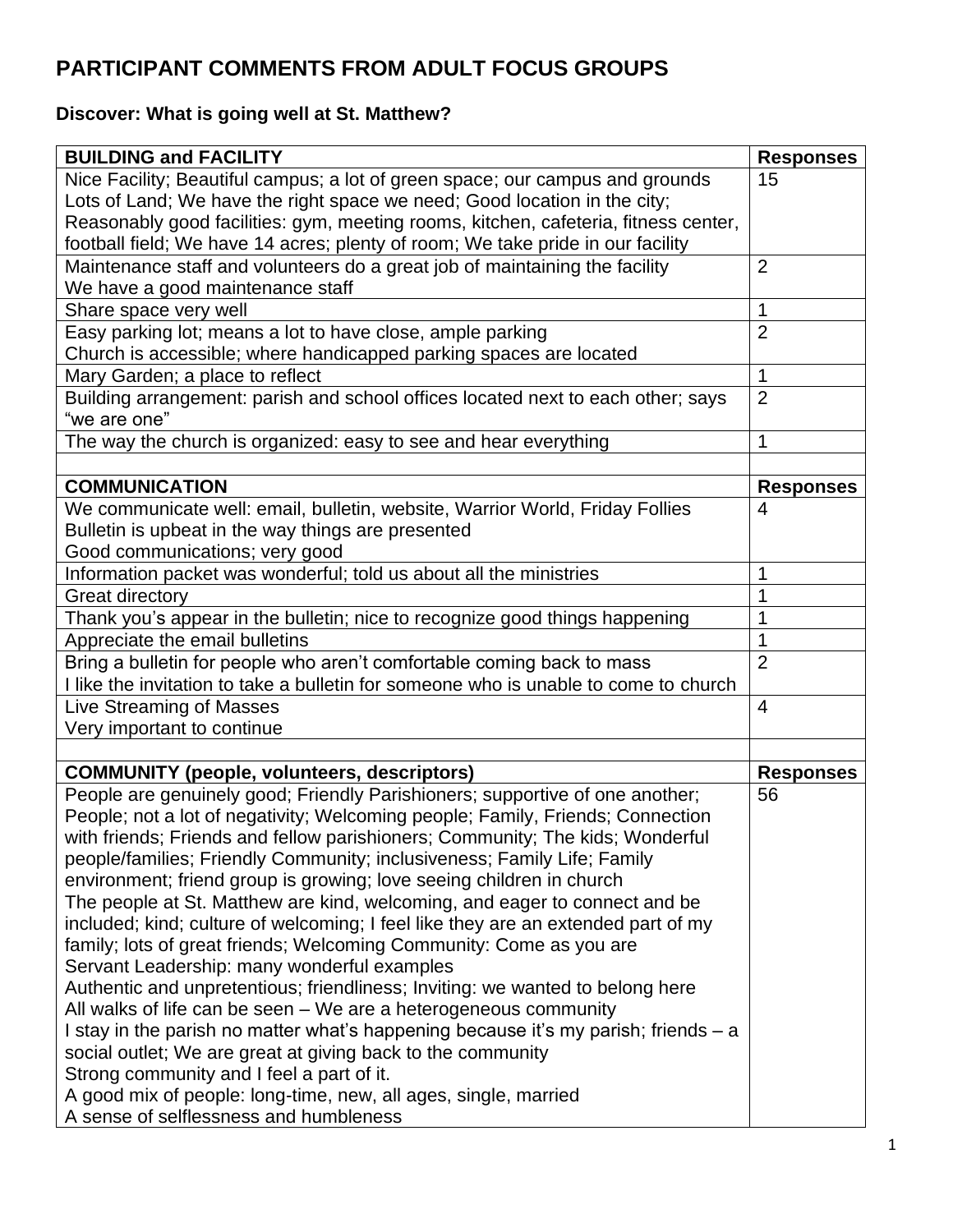| Talented, generous, committed people; we have good people resources                                                     |                |
|-------------------------------------------------------------------------------------------------------------------------|----------------|
| People are normal, open, warm, a good vibe, feels comfortable, there is an                                              |                |
| energy and vibrance; This is home. We can make connections                                                              |                |
| Warm and friendly atmosphere; big enough, but not so big you feel lost;                                                 |                |
| welcoming feeling when you walk in;                                                                                     |                |
| Been a member for so long and met so many people.                                                                       |                |
| Open community, especially to non-Catholics; felt supported and welcomed                                                |                |
| Sense of peace in being here; spiritual home/roots                                                                      |                |
| True community (overall parish and school); a good example of the definition of                                         |                |
| community; Sense of community; wonderful parishioners                                                                   |                |
| I care deeply about this community and I appreciate the gift of other people in                                         |                |
| both the school and church; Consistent emphasis on community                                                            |                |
| In our family, we each have connections and we come together at church                                                  |                |
| People are warm, welcoming, open; welcoming to everyone                                                                 |                |
| When I first came, people reached out to me; very welcoming                                                             |                |
| Multi-generational community; some people have been in the parish a real long                                           | 5              |
| time; a collective history which is good to see; something to celebrate                                                 |                |
| All encompassing - not missing any age groups                                                                           |                |
| Generosity                                                                                                              | $\overline{2}$ |
| Generous Volunteers who are willing to help; Volunteerism; Volunteer                                                    | 16             |
| opportunities; The volunteers and generous spirit; Many involved parishioners;                                          |                |
| There is a core group who will always pitch in; Respond well to parishioners who                                        |                |
| have a need; Many strong groups who function well and get things done                                                   |                |
| Involved parishioners, especially seasonally; you see the same people all the                                           |                |
| time; commitment and consistency of volunteers; The people who participate do a                                         |                |
| lot! Great people who are on it; always saying "Yes"; Willing to help with anything                                     |                |
|                                                                                                                         |                |
| <b>RCIA Team</b>                                                                                                        | $\overline{4}$ |
|                                                                                                                         |                |
| Pat Witt's leadership on this is great!                                                                                 |                |
| <b>Arts and Environment Committee</b>                                                                                   | 6              |
| Do a beautiful job! Fabulous                                                                                            | $\overline{2}$ |
| <b>Spiritual Life Commission</b><br><b>Volunteer Receptionists</b>                                                      | $\overline{2}$ |
|                                                                                                                         | 1              |
| Moms group: connects moms of young children<br><b>Altar Society Ladies</b>                                              |                |
| Middle School Youth Parent Volunteers                                                                                   |                |
|                                                                                                                         | 3              |
| Virgil Madden at 7:30 AM mass; pulls everyone in; great job as mass coordinator<br>Leslie and Sharon Kerr are inspiring | 1              |
| Steve and Anita Sergi: welcoming and present                                                                            | 1              |
| We are coming back together as a community after COVID                                                                  | 3              |
|                                                                                                                         |                |
| In-person; mass in-person; seeing people return to church and more people are<br>returning.                             |                |
| Diversity and inclusion of all people; accepting of people with differences and                                         | 8              |
| including them all                                                                                                      |                |
| The makeup of the community in the school and parish is diverse (builds on this                                         |                |
| base to be a thriving community)                                                                                        |                |
| diversity helps us touch bases outside our own interests                                                                |                |
| Value the diverse backgrounds in our community                                                                          |                |
| St. Matthew is known in the community: local restaurants and shops owned by                                             | 1              |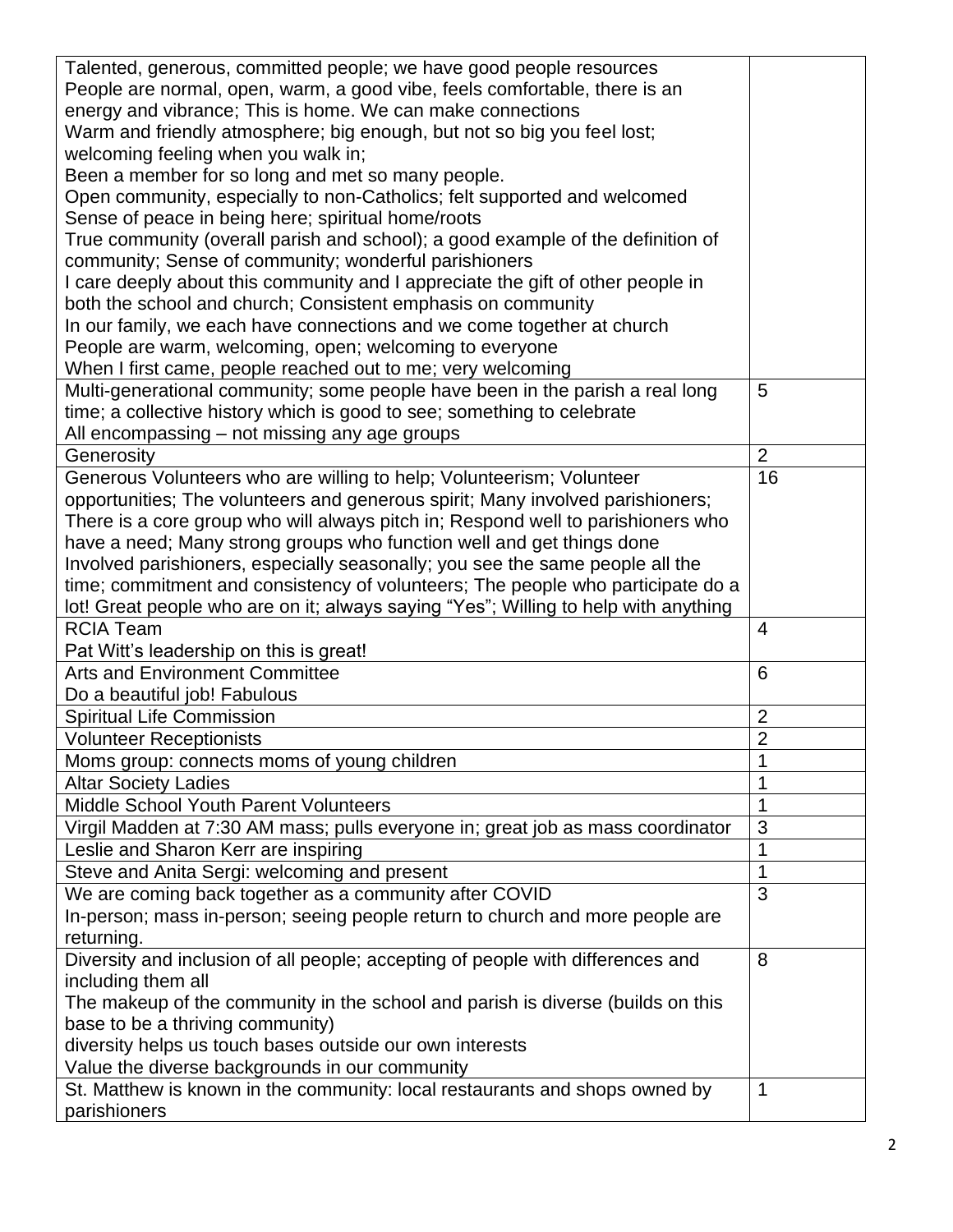| People know where we are                                                           |                  |
|------------------------------------------------------------------------------------|------------------|
| St Matthew is on the more liberal side of Catholicism; St. Francis style           | 1                |
| There is a balance of spiritual and social activities                              | 1                |
| Many opportunities for people to be engaged (social events, enrichment, scripture  | $\overline{7}$   |
| study, service, liturgy, etc.)                                                     |                  |
| Many invitations for people to be engaged                                          |                  |
| Many ways to be involved: using time, talent, treasure, different levels of        |                  |
| commitment (no matter how much time you have)                                      |                  |
| Variety of opportunities to serve – both in the parish and in community outreach   |                  |
| Community outreach; many activities to be involved in                              |                  |
| There is a new energy; people are excited                                          | 9                |
| People are coming back to mass; a renewed interest                                 |                  |
| With new parishioners consistently announced at mass, we are growing               |                  |
| Steve pulled me in and it keeps me coming back                                     | 1                |
|                                                                                    |                  |
| <b>FAITH FORMATION/CATECHESIS</b>                                                  | <b>Responses</b> |
| Excellent sacramental prep program: baptism, first eucharist, confirmation (Jackie | 4                |
| is back!); Unique, practical approach for making programs come alive; practical    |                  |
| Faith Formation for youth; keeps families growing up Catholic and connected to     |                  |
| the faith                                                                          |                  |
| Challenge our youth (school and parish) in a positive way; we involve and engage   | $\overline{2}$   |
| them                                                                               |                  |
| Curriculum is excellent                                                            | 1                |
| Men's and Women's retreats                                                         | 10               |
| Value these opportunities                                                          |                  |
| Bible study; Very strong ministry; Scripture study is enriching; learn so much     | 21               |
| Appreciate Leslie's enthusiasm; Leslie and Sharon are a blessing to our            |                  |
| community; They did Zoom during COVID; appreciated so much                         |                  |
| Continues to grow; not only studies the bible, but also teaches about our Catholic |                  |
| faith/catechism                                                                    |                  |
| Parish Mission - opportunities to learn about faith                                | $\overline{2}$   |
| <b>Small Faith Sharing Groups</b>                                                  | 1                |
| RCIA was a very positive experience; even in pandemic                              | $\overline{2}$   |
| Enduring relationships and connections from this experience                        |                  |
|                                                                                    |                  |
| <b>LITURGY and WORSHIP</b>                                                         | <b>Responses</b> |
| Great homilies with helpful tips for living the Gospel                             | 6                |
| Not preaching at us, but to us                                                     |                  |
| Homilies delivered humbly (shares his own struggles), earnestly                    |                  |
| Homilies are terrific and leads to further discussion at home                      |                  |
| Homilies have touched me                                                           |                  |
| Homilies; feel personally fed; amazing                                             |                  |
| Provide options for worship; able to meet many needs                               | 16               |
| Mass times; the variety of mass times means that people can select the one that    |                  |
| works best for them and stick with it; it creates a small community within the     |                  |
| whole church                                                                       |                  |
| <b>Wednesday Night Mass</b>                                                        |                  |
| <b>Communion services</b>                                                          |                  |
| Opportunities for prayer: Rosary, Stations of the Cross, mass times                |                  |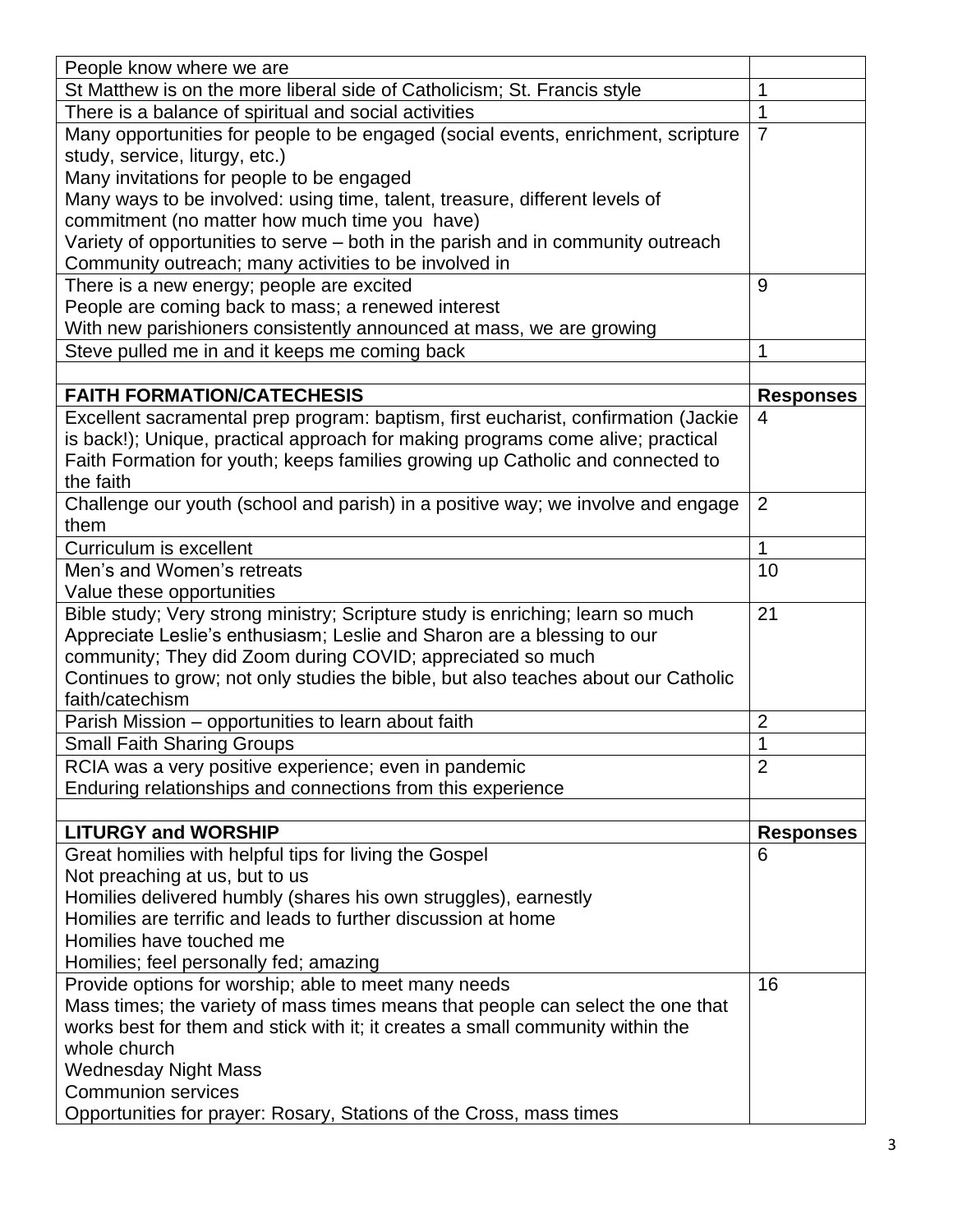| Mass and sacraments                                                                 |                  |
|-------------------------------------------------------------------------------------|------------------|
| The spirituality of the mass itself: hymns, mass, homilies; you feel good when you  |                  |
| leave                                                                               |                  |
| Mass – what pulls me in; worship                                                    |                  |
| 7:30 mass is quiet and contemplative; provides solitude                             |                  |
| Wonderful music ministry                                                            | 22               |
| Committed people; many beautiful voices                                             |                  |
| Beautiful; beautiful music at 11:30 mass and holidays                               |                  |
| 5 PM mass has a "groovy band"                                                       |                  |
| Bell choir, Choir, Cantors/soloists, Music Director                                 |                  |
| Enlivening music: director, choir, and cantors                                      |                  |
| Music at 9:30 mass tends to be more traditional; I appreciate it                    |                  |
| Music ensemble at 5:00 and 11:30 masses is fabulous (been together for 20           |                  |
| years); they enjoy it and you can tell                                              |                  |
| Deb does a wonderful job with our music: choirs, cantors, all musicians             |                  |
| <b>Children's Programming</b>                                                       | 6                |
| Planning and communication of children's programs                                   |                  |
| Liturgy of the Word                                                                 |                  |
| Pastor can relate to children; communicates ta their level                          |                  |
| Lectors do an excellent job; enjoy the different styles                             | 1                |
| <b>Mass coordinators</b>                                                            | 1                |
| Greeters; hospitality with door greeters                                            | $\overline{2}$   |
| Dimming lights after communion prompts you to stay in a prayerful moment            | 1                |
| Seeing kids as altar servers; servers who want to serve                             | 3                |
|                                                                                     |                  |
|                                                                                     |                  |
| <b>MINISTERIAL/SACRAMENTAL</b>                                                      | <b>Responses</b> |
| Variety of ministries                                                               | $\overline{2}$   |
| Programs                                                                            | 1                |
| Advent and Lenten programs that draw people in                                      |                  |
| <b>Advent Evening of Music and Reflection</b>                                       | $\overline{2}$   |
| <b>Eucharistic Minister Training</b>                                                | 1                |
| <b>Baptisms</b>                                                                     | 1                |
| Funerals (We do death well)                                                         | $\overline{2}$   |
| Funeral luncheons: hard-working people who organize it, meets the needs of          | $\overline{2}$   |
| family, they are amazing and appreciate the service                                 |                  |
| Stations of the Cross connected to the fish fries                                   | $\overline{7}$   |
| All Souls Memorial Mass was beautiful; very touching                                | 1                |
|                                                                                     |                  |
| <b>RELATIONAL/SOCIAL</b>                                                            | <b>Responses</b> |
| Big meal gatherings/social events that bring us together; a good variety; different | 15               |
| social groups to gather with; Can bring in families from the neighborhood           |                  |
| Great opportunities to bring people together during Lent                            |                  |
| Fellowship: many opportunities to gather together                                   |                  |
| We are good at throwing parties and social events; We are a social parish           |                  |
| Variety of activities for school and families; nice variety                         |                  |
| Easter Egg Hunt; Volunteers make that happen                                        | 1                |
| Lenten Fish Fry; Best Fish Fry: food, fellowship, fund raiser                       | 10               |
| Very fun community event<br>Chili Supper                                            | 7                |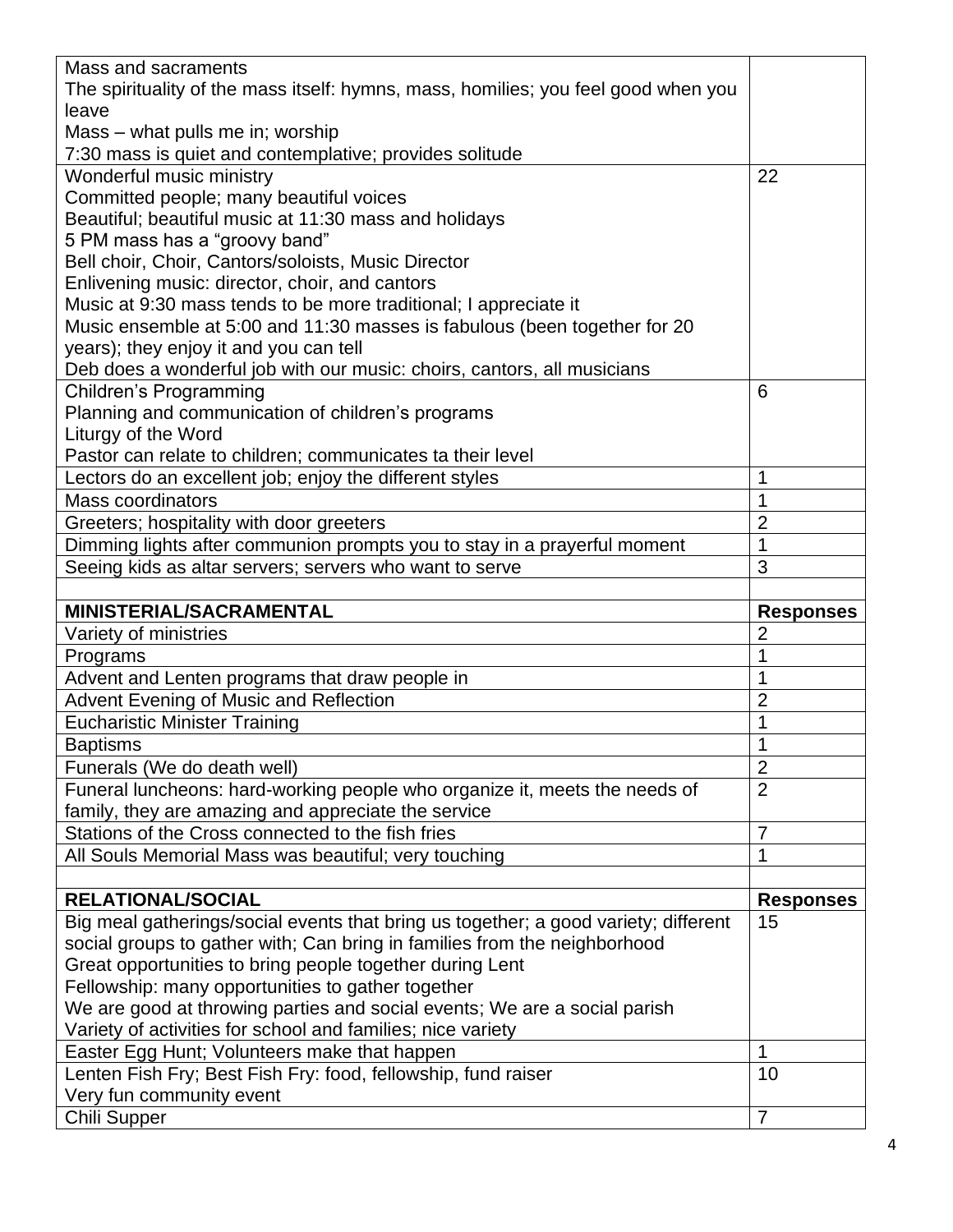| Parish picnic                                                                                                                                                                                                                                                                                                                                                                                                                                                                                                                                                                                                                                                                                                                                                                                                                                                                                                                                                                                                                                                                                                                 | $\overline{2}$   |
|-------------------------------------------------------------------------------------------------------------------------------------------------------------------------------------------------------------------------------------------------------------------------------------------------------------------------------------------------------------------------------------------------------------------------------------------------------------------------------------------------------------------------------------------------------------------------------------------------------------------------------------------------------------------------------------------------------------------------------------------------------------------------------------------------------------------------------------------------------------------------------------------------------------------------------------------------------------------------------------------------------------------------------------------------------------------------------------------------------------------------------|------------------|
| Gala                                                                                                                                                                                                                                                                                                                                                                                                                                                                                                                                                                                                                                                                                                                                                                                                                                                                                                                                                                                                                                                                                                                          | 6                |
| Coffee and Donuts after mass                                                                                                                                                                                                                                                                                                                                                                                                                                                                                                                                                                                                                                                                                                                                                                                                                                                                                                                                                                                                                                                                                                  | 1                |
| Happy Hour; First Saturdays                                                                                                                                                                                                                                                                                                                                                                                                                                                                                                                                                                                                                                                                                                                                                                                                                                                                                                                                                                                                                                                                                                   | 6                |
| Large sports program; CYO                                                                                                                                                                                                                                                                                                                                                                                                                                                                                                                                                                                                                                                                                                                                                                                                                                                                                                                                                                                                                                                                                                     | 8                |
| Parents and coaches; teaches responsibility                                                                                                                                                                                                                                                                                                                                                                                                                                                                                                                                                                                                                                                                                                                                                                                                                                                                                                                                                                                                                                                                                   |                  |
| Scouting program                                                                                                                                                                                                                                                                                                                                                                                                                                                                                                                                                                                                                                                                                                                                                                                                                                                                                                                                                                                                                                                                                                              | 1                |
| <b>Supper Club</b>                                                                                                                                                                                                                                                                                                                                                                                                                                                                                                                                                                                                                                                                                                                                                                                                                                                                                                                                                                                                                                                                                                            |                  |
| Movie Night                                                                                                                                                                                                                                                                                                                                                                                                                                                                                                                                                                                                                                                                                                                                                                                                                                                                                                                                                                                                                                                                                                                   | $\overline{2}$   |
|                                                                                                                                                                                                                                                                                                                                                                                                                                                                                                                                                                                                                                                                                                                                                                                                                                                                                                                                                                                                                                                                                                                               |                  |
| <b>SCHOOL</b>                                                                                                                                                                                                                                                                                                                                                                                                                                                                                                                                                                                                                                                                                                                                                                                                                                                                                                                                                                                                                                                                                                                 | <b>Responses</b> |
| School; school is terrific; wonderful; School as ministry; a wonderful ministry that<br>keeps us growing; Seeing your child love going to school<br>Health and safety so kids can be in school<br>St Matthew has the best school: faculty (teachers), school administration, school<br>leadership; 3 <sup>rd</sup> grade teacher; The teachers and staff; very committed<br>Quality of education: spiritual, social, psychological, educational<br>Great teachers and school staff; school staff cares about families<br>Mr. Smock; Devoted teachers who are a treasure to our school (Sr. Heidi)<br>Reaches out to kids from all income levels of parents (to have a better life)<br>Teaching staff is wonderful; Good teaching staff and auxiliary help<br>Dedication and quality of school staff; some have been here a long time<br>School office staff is so friendly and helpful: Robin, Kathy, and Elizabeth<br>Mary Marsh is a wonderful influence for the students<br>Keeps our church vibrant<br>Teachers who came to school here come back to teach here. They are wonderful,<br>caring, and believe in the school | 36               |
| Teachers are members of the parish; great for kids to see them in church;<br>connects them to the students                                                                                                                                                                                                                                                                                                                                                                                                                                                                                                                                                                                                                                                                                                                                                                                                                                                                                                                                                                                                                    |                  |
| School is adapting to Choice program and learning styles                                                                                                                                                                                                                                                                                                                                                                                                                                                                                                                                                                                                                                                                                                                                                                                                                                                                                                                                                                                                                                                                      | 1                |
| Genuinely good students who are willing; don't behave as entitled<br>Have a sense of service; are so willing to help<br>Students build relationships with each other; community of friendship<br>Students was able to transition easily when starting in middle school                                                                                                                                                                                                                                                                                                                                                                                                                                                                                                                                                                                                                                                                                                                                                                                                                                                        | 3                |
| PFA is involved and creative                                                                                                                                                                                                                                                                                                                                                                                                                                                                                                                                                                                                                                                                                                                                                                                                                                                                                                                                                                                                                                                                                                  | $\overline{2}$   |
| Fr. Bill's presence at school events                                                                                                                                                                                                                                                                                                                                                                                                                                                                                                                                                                                                                                                                                                                                                                                                                                                                                                                                                                                                                                                                                          | 1                |
| Resource Department is excellent; Chose SMS because of it                                                                                                                                                                                                                                                                                                                                                                                                                                                                                                                                                                                                                                                                                                                                                                                                                                                                                                                                                                                                                                                                     | 1                |
| Preschool/Pre-kindergarten program                                                                                                                                                                                                                                                                                                                                                                                                                                                                                                                                                                                                                                                                                                                                                                                                                                                                                                                                                                                                                                                                                            |                  |
| School registration process is positive and proactive                                                                                                                                                                                                                                                                                                                                                                                                                                                                                                                                                                                                                                                                                                                                                                                                                                                                                                                                                                                                                                                                         |                  |
|                                                                                                                                                                                                                                                                                                                                                                                                                                                                                                                                                                                                                                                                                                                                                                                                                                                                                                                                                                                                                                                                                                                               |                  |
| <b>SERVICE and OUTREACH</b>                                                                                                                                                                                                                                                                                                                                                                                                                                                                                                                                                                                                                                                                                                                                                                                                                                                                                                                                                                                                                                                                                                   | <b>Responses</b> |
| Service and outreach; community outreach; Many great outreach ministries; very<br>generous; Many charitable activities in which to participate<br>Many social justice ministries; these programs are visible<br>It's great to have SVdP and Birthline in the lobby and rotating displays<br>We reach out to the community to serve others: our own parishioners, as well as<br>community-at-large; Giving is very strong at St, Matthew: time, talent, and<br>treasure                                                                                                                                                                                                                                                                                                                                                                                                                                                                                                                                                                                                                                                        | 9                |
| St. Vincent de Paul Society; an important outlet to serve                                                                                                                                                                                                                                                                                                                                                                                                                                                                                                                                                                                                                                                                                                                                                                                                                                                                                                                                                                                                                                                                     | 7                |
|                                                                                                                                                                                                                                                                                                                                                                                                                                                                                                                                                                                                                                                                                                                                                                                                                                                                                                                                                                                                                                                                                                                               |                  |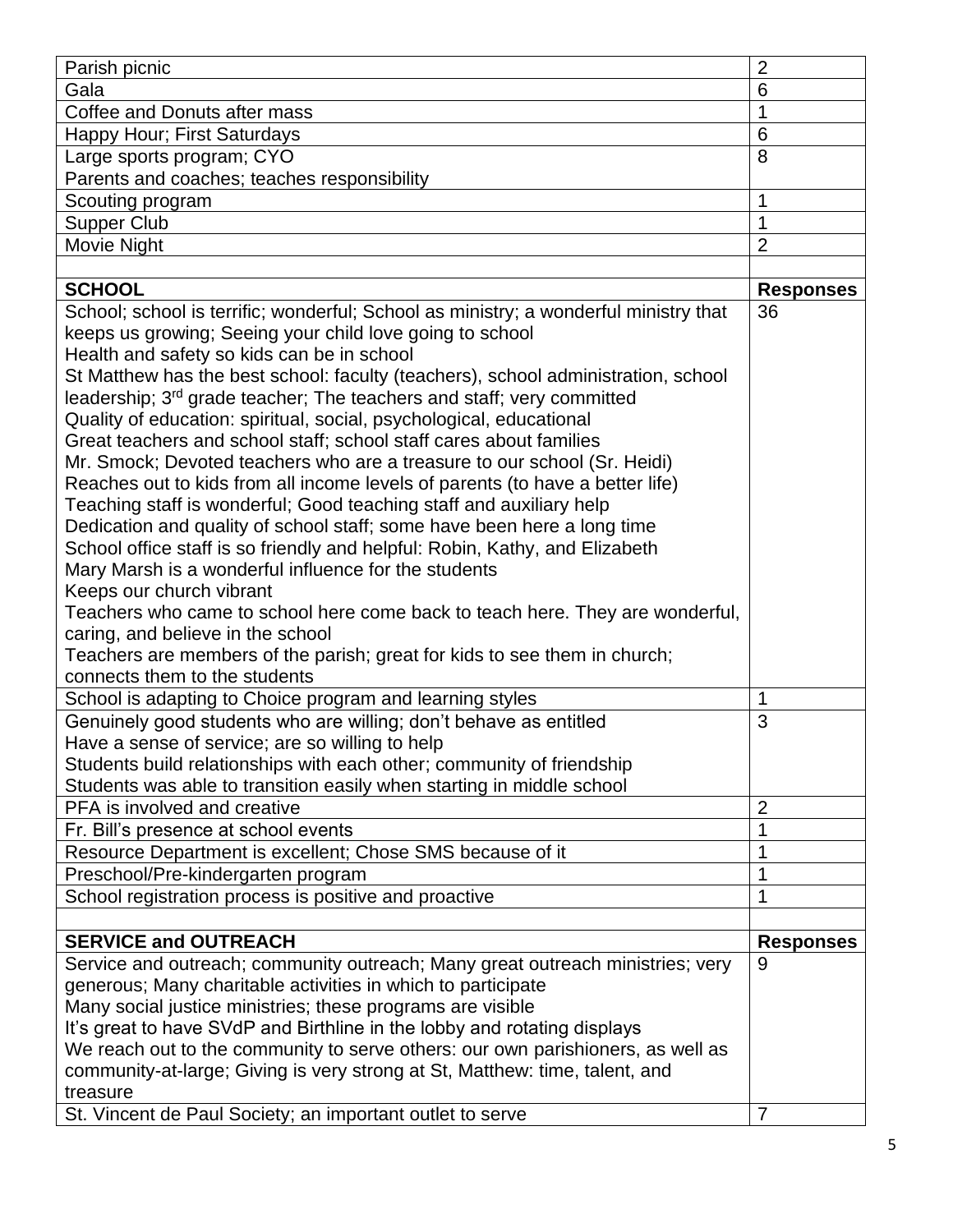| Garden (as ministry); A unique ministry to work with parishioners and serve the                                                      | 21               |
|--------------------------------------------------------------------------------------------------------------------------------------|------------------|
| poor; great to see it come alive; great use of our land; a service to our community;                                                 |                  |
| we are feeding the poor                                                                                                              |                  |
| Men's Club; Some members step up to help at every single event                                                                       | 13               |
| They are the backbone of the community. They do great things.                                                                        |                  |
| They sponsor events and are wonderful at engagement; very active                                                                     |                  |
| Good opportunity for fellowship and opportunities to serve parish                                                                    |                  |
| Very important to our parish; do so many great things; Truly remarkable;                                                             |                  |
| <b>Prayer Shawl Ministry</b>                                                                                                         | $\overline{2}$   |
| Haiti Committee; Links us to the outside world                                                                                       | 10               |
| Dr. Ellen's Mission                                                                                                                  | 8                |
| <b>Easter Basket Project</b>                                                                                                         | $\overline{2}$   |
| Involves youth and parish for collecting cans of fruit, putting baskets together, and                                                |                  |
| distributing them                                                                                                                    |                  |
| <b>Crib for Birthline</b>                                                                                                            | 1                |
| Advent Giving Tree; so great to see gifts that seem to spread out to the parking                                                     | $\overline{7}$   |
| lot                                                                                                                                  |                  |
| <b>Right to Life</b>                                                                                                                 |                  |
| Peace meal committee                                                                                                                 | $\overline{2}$   |
| Deaf Community is supported                                                                                                          |                  |
| Fund raisers in school, like Cystic Fibrosis                                                                                         |                  |
| Scrip Program: unique in that you can designate proceeds to tuition or other                                                         | 1                |
| ministries in the parish                                                                                                             |                  |
| Recycling program                                                                                                                    | 1                |
| Good at fund raising; many creative people with great ideas: 50/50, trivia night,                                                    | $\overline{2}$   |
| flower donations, etc                                                                                                                |                  |
| Appreciate focus groups and the chance to share ideas; we continue to be open                                                        | $\overline{2}$   |
| to new ideas                                                                                                                         |                  |
| Clothing bin in parking lot                                                                                                          | 1                |
|                                                                                                                                      |                  |
| <b>STAFF</b>                                                                                                                         | <b>Responses</b> |
| Parish staff is great; support one another, work as a team; Great having Pat and                                                     | 5                |
| Jackie back! They are responsive; Pat is back; great!                                                                                |                  |
| Good office processes in place                                                                                                       | $\overline{2}$   |
| Maintenance of sacramental records                                                                                                   |                  |
|                                                                                                                                      |                  |
|                                                                                                                                      | 26               |
| Approachable Pastor; Great Pastor, The best homilist; Relatable, great public                                                        |                  |
| speaker; he is warm and open; Welcoming, caring, a good faith leader                                                                 |                  |
| A willing and able leader in Fr. Bill and he will help our community thrive. Thrilled                                                |                  |
| to have Fr. Stumpf here; Welcoming spirit; he brings me to church                                                                    |                  |
| Good spiritual leadership; Our new priest; present; Our new pastor: open to                                                          |                  |
| ideas, changes, and improvements; Fr. Bill; happy he's here with us; wonderful                                                       |                  |
| addition to St. Matts; Fr. Bill is tender; creates a nice environment                                                                |                  |
| Parish leadership us strong; real sense of commitment to the school and parish;<br>New and seasoned people with new energy and ideas | 1                |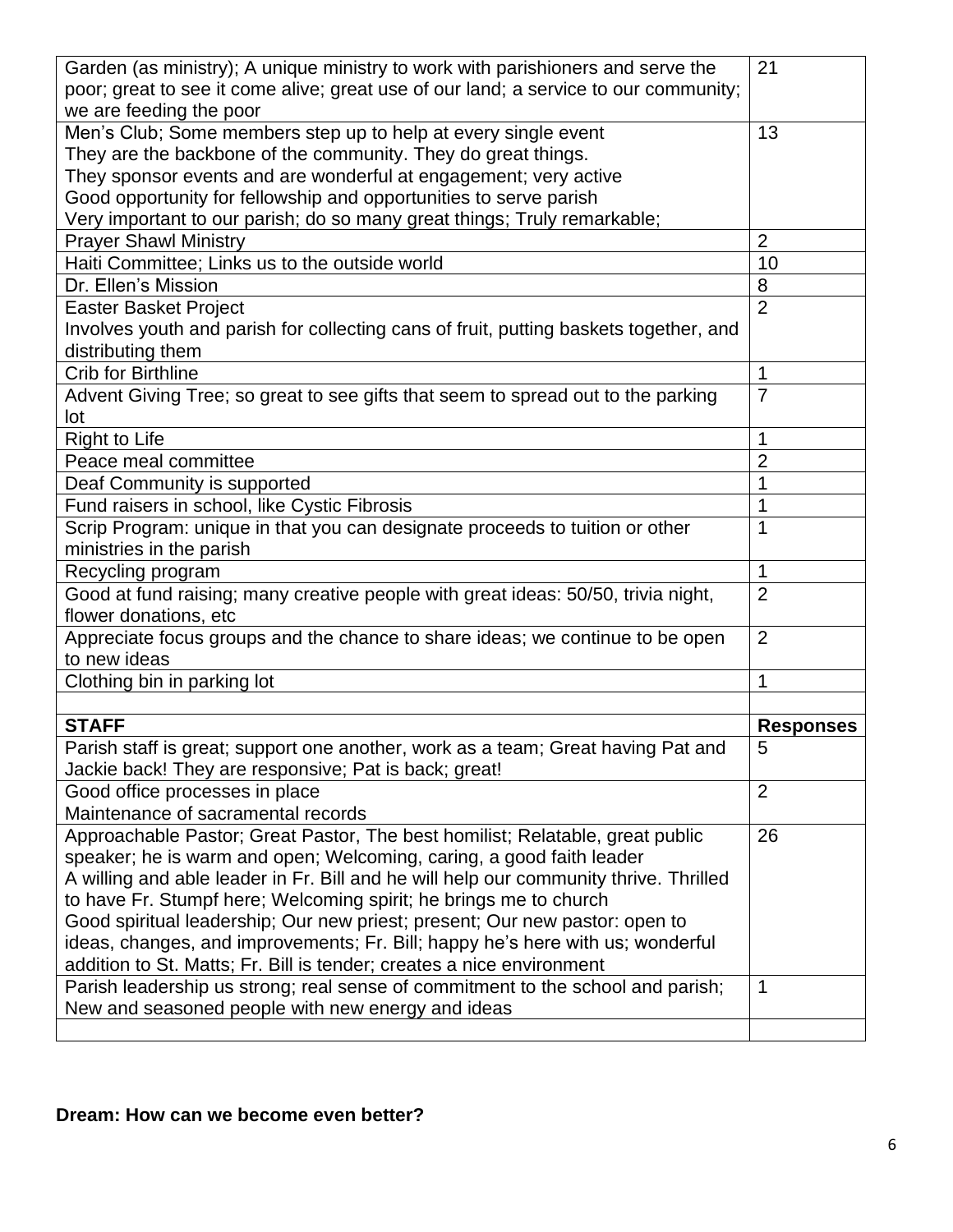| <b>BUILDING and FACILITY</b>                                                                                             | <b>Responses</b> |
|--------------------------------------------------------------------------------------------------------------------------|------------------|
| Use the greenspace: create a wildlife habitat/nature preserve, make a grotto, put                                        | 5                |
| saint statues on grounds                                                                                                 |                  |
| Revamp meditation garden, perhaps add a Stations of the Cross                                                            |                  |
| Utilize our outdoor space; Paved walking path around the perimeter of campus                                             |                  |
| Widening Forest Manor for easier entrance and exit                                                                       | $\overline{2}$   |
| Improve campus signage                                                                                                   |                  |
| New playground equipment; clean up the playground to improve it's appearance                                             | $\overline{2}$   |
| A space for outdoor education                                                                                            | 1                |
| Clean up the grounds; perhaps a rock garden with rocks painted by children                                               | 1                |
| Clean up the physical structure of the building                                                                          | 1                |
| Re-line parking lot                                                                                                      | $\overline{2}$   |
| Look at physical structure of building and repair properly rather than band-aid                                          | $\overline{4}$   |
| (roof, leaky skylights, etc); Capital Improvement plan                                                                   |                  |
| Do a thorough walk-through of the facility and make a list of everything that needs                                      |                  |
| to be refreshed, painted, spruced and prioritize the tasks; do the tasks well so it                                      |                  |
| doesn't have to be redone; this is what I do at home                                                                     |                  |
| Fix the digital sign on Binford Blvd                                                                                     | $\overline{2}$   |
| Increase/improve technology; improve multi-media capabilities                                                            | 8                |
| 1:1 for school, screens in church; Fully upgrade technology                                                              |                  |
| Parish: project/TV/screen, church, communication                                                                         |                  |
| School: complete upgrades in classrooms, labs, 1:1 in all grades                                                         |                  |
| Add technology screens in church to project the order of Mass                                                            |                  |
| Continue Live Streaming, but make improvements in consistency and quality                                                |                  |
| Perhaps tap into MS/HS students to do as volunteer service (Matt Mahoney)                                                |                  |
| Music lyrics on a big screen                                                                                             |                  |
| Hire an interior designer to look at our sanctuary and narthex to create a plan to                                       | 15               |
| spruce it up, as well as maximize the use of the space (painting, carpeting, pew<br>refinishing, recover Father's chair) |                  |
| Make it more welcoming; Beautify the church; Brighten the gather space:                                                  |                  |
| modernize; Get rid of 70s decor (if money were no object)                                                                |                  |
| Church upgrades; pews, carpet, walls                                                                                     |                  |
| Start a project for people to rally around: updates to church, altar, pews, carpeting                                    |                  |
| to improve our curb appeal; the area is competitive in church attendance we need                                         |                  |
| to step up our game and provide a nice environment for people to be in (this                                             |                  |
| could be done in steps)                                                                                                  |                  |
| Deep Cleaning of church and school building                                                                              | $\overline{2}$   |
| Improve the sound system in church, especially for the music ministry; so that                                           | 3                |
| everything works and enhances the sound quality (sound board, microphones,                                               |                  |
| cables, etc)                                                                                                             |                  |
| Improve sound system for hard of hearing and hearing impaired                                                            |                  |
| Organize and beautify the narthex; make more user friendly                                                               | 1                |
| Expand and update fitness center                                                                                         | 1                |
| Update bathrooms and bridal room                                                                                         | 3                |
| Upgrade the cafeteria                                                                                                    | $\overline{2}$   |
| <b>School Building improvements</b>                                                                                      | $\overline{2}$   |
| What does the rectory need? Rectory upgrades                                                                             | 5                |
| Open the rectory for parish meetings and gatherings (Happy Hour)                                                         | $\overline{2}$   |
|                                                                                                                          |                  |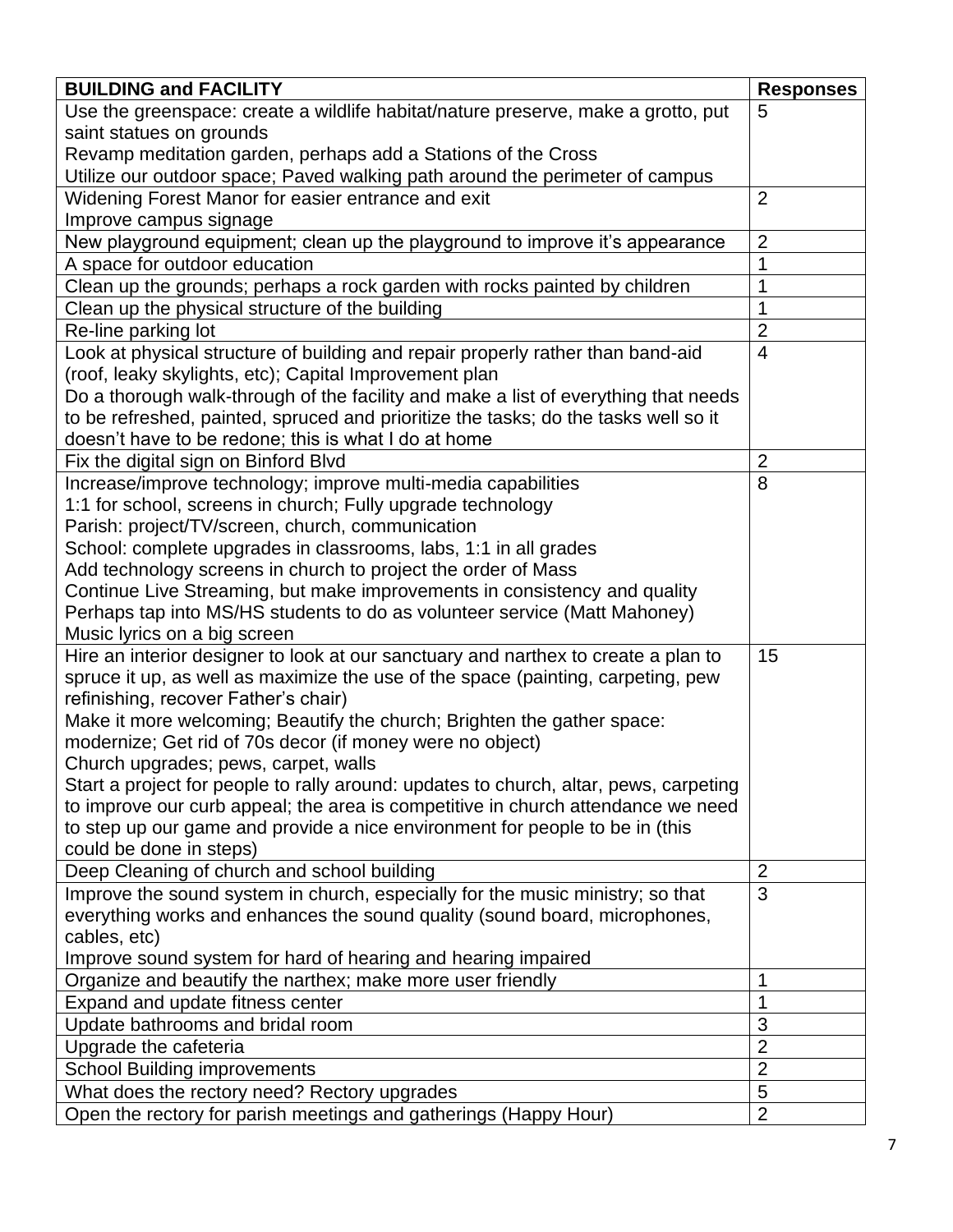| A building dedicated solely to adult ministry<br>1<br>$\overline{2}$<br>Create an Indoor Meditation Area<br>3<br>We need an Adoration Chapel<br>A space for 20-somethings to come and hang out; new gym, coffee shop,<br>1<br>comfortable meeting rooms<br>Have a prayer wall so that people can put their prayers on the wall and then turn<br>1<br>the card over when the prayer is answered<br><b>COMMUNICATION</b><br><b>Responses</b><br>Increased and better communication within pastoral council, commissions, and<br>11<br>committees; Perhaps live and/or virtual introductions of leaders<br>Making sure leaders are known in the parish; Photographs, introducing at mass,<br>reporting to parishioners; Parish leaders should have more visibility; names and<br>faces; Have Pastoral Council and Board of Ed elections so people know more<br>about them and roles they play; what the commitment is<br>Tap into social media and other online tools as a communication form<br>5<br>Would be a great tool for connecting with teens and young adults<br>Modern approaches to communication along with paper tools, and use it to it's<br>fullest: email, texting, app; Have a social media presence<br>Put Fr. Bill's sermons in the bulletin; perhaps small bites could be tweets<br>$\overline{2}$<br>throughout the week<br>Keep directory and ministry information up-to-date; emails, cell numbers<br>3<br>Can it be made virtual with people submitting their own photos?<br>3<br>Bulletin inserts that list ministries in the parish; Ministry programs in the bulletin;<br>frequently; Better communication/ more ways to know what's going on<br>Pass out bulletins before mass; people may actually read them and stay off their<br>1<br>phones<br>All encompassing directory for available sports and clubs for each age group<br>1<br>each semester<br>Pay attention to the conflict between school and secular events (sports) and<br>$\overline{2}$<br>parish and spiritual events. Parking lot can be so filled with cars for sports that<br>parishioners have no place to park for parish events. Adult meetings and<br>gatherings are often bumped for children; Not fair<br>$\overline{2}$<br>Cards for Baptism Anniversary (confirmation, funerals?)<br>1<br>Send birthday cards or anniversary cards at benchmark years<br>$\overline{2}$<br>Better coordination of music ministers<br>Can we list music ministers in the bulletin alongside lectors, etc?<br>Make sure people are called when they offer to volunteer<br>1<br>The request for donations can be overwhelming; but maybe do once a month;<br>1<br>give a report on how proceeds were used<br>1<br>Make over parish website; seems dated; could be used for sign-ups and<br>registrations; needs to be more user friendly<br>Create a calendar of events so people know what is going on; would be so helpful<br>1<br>to new families. Should include holiday mass times so people know what to<br>expect<br>Create an information area in the narthex; perhaps a kiosk with information and a<br>2 | Build an outdoor kitchen with a huge area to entertain, cook, store supplies, and | 1 |
|------------------------------------------------------------------------------------------------------------------------------------------------------------------------------------------------------------------------------------------------------------------------------------------------------------------------------------------------------------------------------------------------------------------------------------------------------------------------------------------------------------------------------------------------------------------------------------------------------------------------------------------------------------------------------------------------------------------------------------------------------------------------------------------------------------------------------------------------------------------------------------------------------------------------------------------------------------------------------------------------------------------------------------------------------------------------------------------------------------------------------------------------------------------------------------------------------------------------------------------------------------------------------------------------------------------------------------------------------------------------------------------------------------------------------------------------------------------------------------------------------------------------------------------------------------------------------------------------------------------------------------------------------------------------------------------------------------------------------------------------------------------------------------------------------------------------------------------------------------------------------------------------------------------------------------------------------------------------------------------------------------------------------------------------------------------------------------------------------------------------------------------------------------------------------------------------------------------------------------------------------------------------------------------------------------------------------------------------------------------------------------------------------------------------------------------------------------------------------------------------------------------------------------------------------------------------------------------------------------------------------------------------------------------------------------------------------------------------------------------------------------------------------------------------------------------------------------------------------------------------------------------------------------------------------------------------------------------------------------------------------------------------------------------------------------------------------------------------------|-----------------------------------------------------------------------------------|---|
|                                                                                                                                                                                                                                                                                                                                                                                                                                                                                                                                                                                                                                                                                                                                                                                                                                                                                                                                                                                                                                                                                                                                                                                                                                                                                                                                                                                                                                                                                                                                                                                                                                                                                                                                                                                                                                                                                                                                                                                                                                                                                                                                                                                                                                                                                                                                                                                                                                                                                                                                                                                                                                                                                                                                                                                                                                                                                                                                                                                                                                                                                                      | gather                                                                            |   |
|                                                                                                                                                                                                                                                                                                                                                                                                                                                                                                                                                                                                                                                                                                                                                                                                                                                                                                                                                                                                                                                                                                                                                                                                                                                                                                                                                                                                                                                                                                                                                                                                                                                                                                                                                                                                                                                                                                                                                                                                                                                                                                                                                                                                                                                                                                                                                                                                                                                                                                                                                                                                                                                                                                                                                                                                                                                                                                                                                                                                                                                                                                      |                                                                                   |   |
|                                                                                                                                                                                                                                                                                                                                                                                                                                                                                                                                                                                                                                                                                                                                                                                                                                                                                                                                                                                                                                                                                                                                                                                                                                                                                                                                                                                                                                                                                                                                                                                                                                                                                                                                                                                                                                                                                                                                                                                                                                                                                                                                                                                                                                                                                                                                                                                                                                                                                                                                                                                                                                                                                                                                                                                                                                                                                                                                                                                                                                                                                                      |                                                                                   |   |
|                                                                                                                                                                                                                                                                                                                                                                                                                                                                                                                                                                                                                                                                                                                                                                                                                                                                                                                                                                                                                                                                                                                                                                                                                                                                                                                                                                                                                                                                                                                                                                                                                                                                                                                                                                                                                                                                                                                                                                                                                                                                                                                                                                                                                                                                                                                                                                                                                                                                                                                                                                                                                                                                                                                                                                                                                                                                                                                                                                                                                                                                                                      |                                                                                   |   |
|                                                                                                                                                                                                                                                                                                                                                                                                                                                                                                                                                                                                                                                                                                                                                                                                                                                                                                                                                                                                                                                                                                                                                                                                                                                                                                                                                                                                                                                                                                                                                                                                                                                                                                                                                                                                                                                                                                                                                                                                                                                                                                                                                                                                                                                                                                                                                                                                                                                                                                                                                                                                                                                                                                                                                                                                                                                                                                                                                                                                                                                                                                      |                                                                                   |   |
|                                                                                                                                                                                                                                                                                                                                                                                                                                                                                                                                                                                                                                                                                                                                                                                                                                                                                                                                                                                                                                                                                                                                                                                                                                                                                                                                                                                                                                                                                                                                                                                                                                                                                                                                                                                                                                                                                                                                                                                                                                                                                                                                                                                                                                                                                                                                                                                                                                                                                                                                                                                                                                                                                                                                                                                                                                                                                                                                                                                                                                                                                                      |                                                                                   |   |
|                                                                                                                                                                                                                                                                                                                                                                                                                                                                                                                                                                                                                                                                                                                                                                                                                                                                                                                                                                                                                                                                                                                                                                                                                                                                                                                                                                                                                                                                                                                                                                                                                                                                                                                                                                                                                                                                                                                                                                                                                                                                                                                                                                                                                                                                                                                                                                                                                                                                                                                                                                                                                                                                                                                                                                                                                                                                                                                                                                                                                                                                                                      |                                                                                   |   |
|                                                                                                                                                                                                                                                                                                                                                                                                                                                                                                                                                                                                                                                                                                                                                                                                                                                                                                                                                                                                                                                                                                                                                                                                                                                                                                                                                                                                                                                                                                                                                                                                                                                                                                                                                                                                                                                                                                                                                                                                                                                                                                                                                                                                                                                                                                                                                                                                                                                                                                                                                                                                                                                                                                                                                                                                                                                                                                                                                                                                                                                                                                      |                                                                                   |   |
|                                                                                                                                                                                                                                                                                                                                                                                                                                                                                                                                                                                                                                                                                                                                                                                                                                                                                                                                                                                                                                                                                                                                                                                                                                                                                                                                                                                                                                                                                                                                                                                                                                                                                                                                                                                                                                                                                                                                                                                                                                                                                                                                                                                                                                                                                                                                                                                                                                                                                                                                                                                                                                                                                                                                                                                                                                                                                                                                                                                                                                                                                                      |                                                                                   |   |
|                                                                                                                                                                                                                                                                                                                                                                                                                                                                                                                                                                                                                                                                                                                                                                                                                                                                                                                                                                                                                                                                                                                                                                                                                                                                                                                                                                                                                                                                                                                                                                                                                                                                                                                                                                                                                                                                                                                                                                                                                                                                                                                                                                                                                                                                                                                                                                                                                                                                                                                                                                                                                                                                                                                                                                                                                                                                                                                                                                                                                                                                                                      |                                                                                   |   |
|                                                                                                                                                                                                                                                                                                                                                                                                                                                                                                                                                                                                                                                                                                                                                                                                                                                                                                                                                                                                                                                                                                                                                                                                                                                                                                                                                                                                                                                                                                                                                                                                                                                                                                                                                                                                                                                                                                                                                                                                                                                                                                                                                                                                                                                                                                                                                                                                                                                                                                                                                                                                                                                                                                                                                                                                                                                                                                                                                                                                                                                                                                      |                                                                                   |   |
|                                                                                                                                                                                                                                                                                                                                                                                                                                                                                                                                                                                                                                                                                                                                                                                                                                                                                                                                                                                                                                                                                                                                                                                                                                                                                                                                                                                                                                                                                                                                                                                                                                                                                                                                                                                                                                                                                                                                                                                                                                                                                                                                                                                                                                                                                                                                                                                                                                                                                                                                                                                                                                                                                                                                                                                                                                                                                                                                                                                                                                                                                                      |                                                                                   |   |
|                                                                                                                                                                                                                                                                                                                                                                                                                                                                                                                                                                                                                                                                                                                                                                                                                                                                                                                                                                                                                                                                                                                                                                                                                                                                                                                                                                                                                                                                                                                                                                                                                                                                                                                                                                                                                                                                                                                                                                                                                                                                                                                                                                                                                                                                                                                                                                                                                                                                                                                                                                                                                                                                                                                                                                                                                                                                                                                                                                                                                                                                                                      |                                                                                   |   |
|                                                                                                                                                                                                                                                                                                                                                                                                                                                                                                                                                                                                                                                                                                                                                                                                                                                                                                                                                                                                                                                                                                                                                                                                                                                                                                                                                                                                                                                                                                                                                                                                                                                                                                                                                                                                                                                                                                                                                                                                                                                                                                                                                                                                                                                                                                                                                                                                                                                                                                                                                                                                                                                                                                                                                                                                                                                                                                                                                                                                                                                                                                      |                                                                                   |   |
|                                                                                                                                                                                                                                                                                                                                                                                                                                                                                                                                                                                                                                                                                                                                                                                                                                                                                                                                                                                                                                                                                                                                                                                                                                                                                                                                                                                                                                                                                                                                                                                                                                                                                                                                                                                                                                                                                                                                                                                                                                                                                                                                                                                                                                                                                                                                                                                                                                                                                                                                                                                                                                                                                                                                                                                                                                                                                                                                                                                                                                                                                                      |                                                                                   |   |
|                                                                                                                                                                                                                                                                                                                                                                                                                                                                                                                                                                                                                                                                                                                                                                                                                                                                                                                                                                                                                                                                                                                                                                                                                                                                                                                                                                                                                                                                                                                                                                                                                                                                                                                                                                                                                                                                                                                                                                                                                                                                                                                                                                                                                                                                                                                                                                                                                                                                                                                                                                                                                                                                                                                                                                                                                                                                                                                                                                                                                                                                                                      |                                                                                   |   |
|                                                                                                                                                                                                                                                                                                                                                                                                                                                                                                                                                                                                                                                                                                                                                                                                                                                                                                                                                                                                                                                                                                                                                                                                                                                                                                                                                                                                                                                                                                                                                                                                                                                                                                                                                                                                                                                                                                                                                                                                                                                                                                                                                                                                                                                                                                                                                                                                                                                                                                                                                                                                                                                                                                                                                                                                                                                                                                                                                                                                                                                                                                      |                                                                                   |   |
|                                                                                                                                                                                                                                                                                                                                                                                                                                                                                                                                                                                                                                                                                                                                                                                                                                                                                                                                                                                                                                                                                                                                                                                                                                                                                                                                                                                                                                                                                                                                                                                                                                                                                                                                                                                                                                                                                                                                                                                                                                                                                                                                                                                                                                                                                                                                                                                                                                                                                                                                                                                                                                                                                                                                                                                                                                                                                                                                                                                                                                                                                                      |                                                                                   |   |
|                                                                                                                                                                                                                                                                                                                                                                                                                                                                                                                                                                                                                                                                                                                                                                                                                                                                                                                                                                                                                                                                                                                                                                                                                                                                                                                                                                                                                                                                                                                                                                                                                                                                                                                                                                                                                                                                                                                                                                                                                                                                                                                                                                                                                                                                                                                                                                                                                                                                                                                                                                                                                                                                                                                                                                                                                                                                                                                                                                                                                                                                                                      |                                                                                   |   |
|                                                                                                                                                                                                                                                                                                                                                                                                                                                                                                                                                                                                                                                                                                                                                                                                                                                                                                                                                                                                                                                                                                                                                                                                                                                                                                                                                                                                                                                                                                                                                                                                                                                                                                                                                                                                                                                                                                                                                                                                                                                                                                                                                                                                                                                                                                                                                                                                                                                                                                                                                                                                                                                                                                                                                                                                                                                                                                                                                                                                                                                                                                      |                                                                                   |   |
|                                                                                                                                                                                                                                                                                                                                                                                                                                                                                                                                                                                                                                                                                                                                                                                                                                                                                                                                                                                                                                                                                                                                                                                                                                                                                                                                                                                                                                                                                                                                                                                                                                                                                                                                                                                                                                                                                                                                                                                                                                                                                                                                                                                                                                                                                                                                                                                                                                                                                                                                                                                                                                                                                                                                                                                                                                                                                                                                                                                                                                                                                                      |                                                                                   |   |
|                                                                                                                                                                                                                                                                                                                                                                                                                                                                                                                                                                                                                                                                                                                                                                                                                                                                                                                                                                                                                                                                                                                                                                                                                                                                                                                                                                                                                                                                                                                                                                                                                                                                                                                                                                                                                                                                                                                                                                                                                                                                                                                                                                                                                                                                                                                                                                                                                                                                                                                                                                                                                                                                                                                                                                                                                                                                                                                                                                                                                                                                                                      |                                                                                   |   |
|                                                                                                                                                                                                                                                                                                                                                                                                                                                                                                                                                                                                                                                                                                                                                                                                                                                                                                                                                                                                                                                                                                                                                                                                                                                                                                                                                                                                                                                                                                                                                                                                                                                                                                                                                                                                                                                                                                                                                                                                                                                                                                                                                                                                                                                                                                                                                                                                                                                                                                                                                                                                                                                                                                                                                                                                                                                                                                                                                                                                                                                                                                      |                                                                                   |   |
|                                                                                                                                                                                                                                                                                                                                                                                                                                                                                                                                                                                                                                                                                                                                                                                                                                                                                                                                                                                                                                                                                                                                                                                                                                                                                                                                                                                                                                                                                                                                                                                                                                                                                                                                                                                                                                                                                                                                                                                                                                                                                                                                                                                                                                                                                                                                                                                                                                                                                                                                                                                                                                                                                                                                                                                                                                                                                                                                                                                                                                                                                                      |                                                                                   |   |
|                                                                                                                                                                                                                                                                                                                                                                                                                                                                                                                                                                                                                                                                                                                                                                                                                                                                                                                                                                                                                                                                                                                                                                                                                                                                                                                                                                                                                                                                                                                                                                                                                                                                                                                                                                                                                                                                                                                                                                                                                                                                                                                                                                                                                                                                                                                                                                                                                                                                                                                                                                                                                                                                                                                                                                                                                                                                                                                                                                                                                                                                                                      |                                                                                   |   |
|                                                                                                                                                                                                                                                                                                                                                                                                                                                                                                                                                                                                                                                                                                                                                                                                                                                                                                                                                                                                                                                                                                                                                                                                                                                                                                                                                                                                                                                                                                                                                                                                                                                                                                                                                                                                                                                                                                                                                                                                                                                                                                                                                                                                                                                                                                                                                                                                                                                                                                                                                                                                                                                                                                                                                                                                                                                                                                                                                                                                                                                                                                      |                                                                                   |   |
|                                                                                                                                                                                                                                                                                                                                                                                                                                                                                                                                                                                                                                                                                                                                                                                                                                                                                                                                                                                                                                                                                                                                                                                                                                                                                                                                                                                                                                                                                                                                                                                                                                                                                                                                                                                                                                                                                                                                                                                                                                                                                                                                                                                                                                                                                                                                                                                                                                                                                                                                                                                                                                                                                                                                                                                                                                                                                                                                                                                                                                                                                                      |                                                                                   |   |
|                                                                                                                                                                                                                                                                                                                                                                                                                                                                                                                                                                                                                                                                                                                                                                                                                                                                                                                                                                                                                                                                                                                                                                                                                                                                                                                                                                                                                                                                                                                                                                                                                                                                                                                                                                                                                                                                                                                                                                                                                                                                                                                                                                                                                                                                                                                                                                                                                                                                                                                                                                                                                                                                                                                                                                                                                                                                                                                                                                                                                                                                                                      |                                                                                   |   |
|                                                                                                                                                                                                                                                                                                                                                                                                                                                                                                                                                                                                                                                                                                                                                                                                                                                                                                                                                                                                                                                                                                                                                                                                                                                                                                                                                                                                                                                                                                                                                                                                                                                                                                                                                                                                                                                                                                                                                                                                                                                                                                                                                                                                                                                                                                                                                                                                                                                                                                                                                                                                                                                                                                                                                                                                                                                                                                                                                                                                                                                                                                      |                                                                                   |   |
|                                                                                                                                                                                                                                                                                                                                                                                                                                                                                                                                                                                                                                                                                                                                                                                                                                                                                                                                                                                                                                                                                                                                                                                                                                                                                                                                                                                                                                                                                                                                                                                                                                                                                                                                                                                                                                                                                                                                                                                                                                                                                                                                                                                                                                                                                                                                                                                                                                                                                                                                                                                                                                                                                                                                                                                                                                                                                                                                                                                                                                                                                                      |                                                                                   |   |
|                                                                                                                                                                                                                                                                                                                                                                                                                                                                                                                                                                                                                                                                                                                                                                                                                                                                                                                                                                                                                                                                                                                                                                                                                                                                                                                                                                                                                                                                                                                                                                                                                                                                                                                                                                                                                                                                                                                                                                                                                                                                                                                                                                                                                                                                                                                                                                                                                                                                                                                                                                                                                                                                                                                                                                                                                                                                                                                                                                                                                                                                                                      |                                                                                   |   |
|                                                                                                                                                                                                                                                                                                                                                                                                                                                                                                                                                                                                                                                                                                                                                                                                                                                                                                                                                                                                                                                                                                                                                                                                                                                                                                                                                                                                                                                                                                                                                                                                                                                                                                                                                                                                                                                                                                                                                                                                                                                                                                                                                                                                                                                                                                                                                                                                                                                                                                                                                                                                                                                                                                                                                                                                                                                                                                                                                                                                                                                                                                      |                                                                                   |   |
|                                                                                                                                                                                                                                                                                                                                                                                                                                                                                                                                                                                                                                                                                                                                                                                                                                                                                                                                                                                                                                                                                                                                                                                                                                                                                                                                                                                                                                                                                                                                                                                                                                                                                                                                                                                                                                                                                                                                                                                                                                                                                                                                                                                                                                                                                                                                                                                                                                                                                                                                                                                                                                                                                                                                                                                                                                                                                                                                                                                                                                                                                                      |                                                                                   |   |
|                                                                                                                                                                                                                                                                                                                                                                                                                                                                                                                                                                                                                                                                                                                                                                                                                                                                                                                                                                                                                                                                                                                                                                                                                                                                                                                                                                                                                                                                                                                                                                                                                                                                                                                                                                                                                                                                                                                                                                                                                                                                                                                                                                                                                                                                                                                                                                                                                                                                                                                                                                                                                                                                                                                                                                                                                                                                                                                                                                                                                                                                                                      |                                                                                   |   |
|                                                                                                                                                                                                                                                                                                                                                                                                                                                                                                                                                                                                                                                                                                                                                                                                                                                                                                                                                                                                                                                                                                                                                                                                                                                                                                                                                                                                                                                                                                                                                                                                                                                                                                                                                                                                                                                                                                                                                                                                                                                                                                                                                                                                                                                                                                                                                                                                                                                                                                                                                                                                                                                                                                                                                                                                                                                                                                                                                                                                                                                                                                      |                                                                                   |   |
|                                                                                                                                                                                                                                                                                                                                                                                                                                                                                                                                                                                                                                                                                                                                                                                                                                                                                                                                                                                                                                                                                                                                                                                                                                                                                                                                                                                                                                                                                                                                                                                                                                                                                                                                                                                                                                                                                                                                                                                                                                                                                                                                                                                                                                                                                                                                                                                                                                                                                                                                                                                                                                                                                                                                                                                                                                                                                                                                                                                                                                                                                                      |                                                                                   |   |
|                                                                                                                                                                                                                                                                                                                                                                                                                                                                                                                                                                                                                                                                                                                                                                                                                                                                                                                                                                                                                                                                                                                                                                                                                                                                                                                                                                                                                                                                                                                                                                                                                                                                                                                                                                                                                                                                                                                                                                                                                                                                                                                                                                                                                                                                                                                                                                                                                                                                                                                                                                                                                                                                                                                                                                                                                                                                                                                                                                                                                                                                                                      |                                                                                   |   |
|                                                                                                                                                                                                                                                                                                                                                                                                                                                                                                                                                                                                                                                                                                                                                                                                                                                                                                                                                                                                                                                                                                                                                                                                                                                                                                                                                                                                                                                                                                                                                                                                                                                                                                                                                                                                                                                                                                                                                                                                                                                                                                                                                                                                                                                                                                                                                                                                                                                                                                                                                                                                                                                                                                                                                                                                                                                                                                                                                                                                                                                                                                      |                                                                                   |   |
|                                                                                                                                                                                                                                                                                                                                                                                                                                                                                                                                                                                                                                                                                                                                                                                                                                                                                                                                                                                                                                                                                                                                                                                                                                                                                                                                                                                                                                                                                                                                                                                                                                                                                                                                                                                                                                                                                                                                                                                                                                                                                                                                                                                                                                                                                                                                                                                                                                                                                                                                                                                                                                                                                                                                                                                                                                                                                                                                                                                                                                                                                                      |                                                                                   |   |
|                                                                                                                                                                                                                                                                                                                                                                                                                                                                                                                                                                                                                                                                                                                                                                                                                                                                                                                                                                                                                                                                                                                                                                                                                                                                                                                                                                                                                                                                                                                                                                                                                                                                                                                                                                                                                                                                                                                                                                                                                                                                                                                                                                                                                                                                                                                                                                                                                                                                                                                                                                                                                                                                                                                                                                                                                                                                                                                                                                                                                                                                                                      |                                                                                   |   |
|                                                                                                                                                                                                                                                                                                                                                                                                                                                                                                                                                                                                                                                                                                                                                                                                                                                                                                                                                                                                                                                                                                                                                                                                                                                                                                                                                                                                                                                                                                                                                                                                                                                                                                                                                                                                                                                                                                                                                                                                                                                                                                                                                                                                                                                                                                                                                                                                                                                                                                                                                                                                                                                                                                                                                                                                                                                                                                                                                                                                                                                                                                      |                                                                                   |   |
|                                                                                                                                                                                                                                                                                                                                                                                                                                                                                                                                                                                                                                                                                                                                                                                                                                                                                                                                                                                                                                                                                                                                                                                                                                                                                                                                                                                                                                                                                                                                                                                                                                                                                                                                                                                                                                                                                                                                                                                                                                                                                                                                                                                                                                                                                                                                                                                                                                                                                                                                                                                                                                                                                                                                                                                                                                                                                                                                                                                                                                                                                                      |                                                                                   |   |
|                                                                                                                                                                                                                                                                                                                                                                                                                                                                                                                                                                                                                                                                                                                                                                                                                                                                                                                                                                                                                                                                                                                                                                                                                                                                                                                                                                                                                                                                                                                                                                                                                                                                                                                                                                                                                                                                                                                                                                                                                                                                                                                                                                                                                                                                                                                                                                                                                                                                                                                                                                                                                                                                                                                                                                                                                                                                                                                                                                                                                                                                                                      |                                                                                   |   |
|                                                                                                                                                                                                                                                                                                                                                                                                                                                                                                                                                                                                                                                                                                                                                                                                                                                                                                                                                                                                                                                                                                                                                                                                                                                                                                                                                                                                                                                                                                                                                                                                                                                                                                                                                                                                                                                                                                                                                                                                                                                                                                                                                                                                                                                                                                                                                                                                                                                                                                                                                                                                                                                                                                                                                                                                                                                                                                                                                                                                                                                                                                      |                                                                                   |   |
|                                                                                                                                                                                                                                                                                                                                                                                                                                                                                                                                                                                                                                                                                                                                                                                                                                                                                                                                                                                                                                                                                                                                                                                                                                                                                                                                                                                                                                                                                                                                                                                                                                                                                                                                                                                                                                                                                                                                                                                                                                                                                                                                                                                                                                                                                                                                                                                                                                                                                                                                                                                                                                                                                                                                                                                                                                                                                                                                                                                                                                                                                                      |                                                                                   |   |
|                                                                                                                                                                                                                                                                                                                                                                                                                                                                                                                                                                                                                                                                                                                                                                                                                                                                                                                                                                                                                                                                                                                                                                                                                                                                                                                                                                                                                                                                                                                                                                                                                                                                                                                                                                                                                                                                                                                                                                                                                                                                                                                                                                                                                                                                                                                                                                                                                                                                                                                                                                                                                                                                                                                                                                                                                                                                                                                                                                                                                                                                                                      |                                                                                   |   |
|                                                                                                                                                                                                                                                                                                                                                                                                                                                                                                                                                                                                                                                                                                                                                                                                                                                                                                                                                                                                                                                                                                                                                                                                                                                                                                                                                                                                                                                                                                                                                                                                                                                                                                                                                                                                                                                                                                                                                                                                                                                                                                                                                                                                                                                                                                                                                                                                                                                                                                                                                                                                                                                                                                                                                                                                                                                                                                                                                                                                                                                                                                      | bulletin board with photos; a place where people can post information             |   |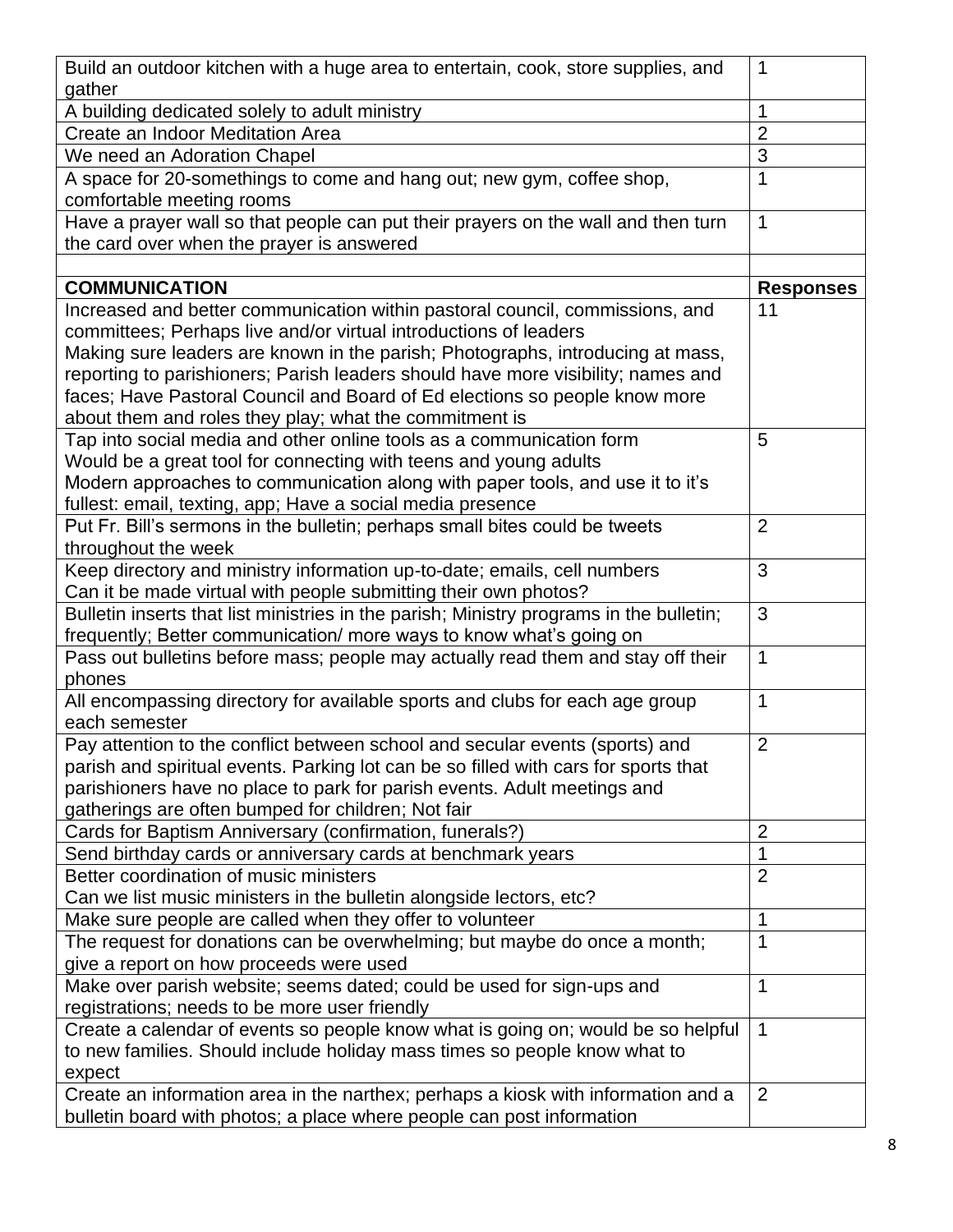| Put a screen in the narthex to run a slide show with events, photos, information                                      |                  |
|-----------------------------------------------------------------------------------------------------------------------|------------------|
| Peal the bells with hymns (evangelization for neighborhoods)                                                          | 1                |
| Speak to day cares and invite children to attend St. Matthew; perhaps build a<br>relationship with a few              | 1                |
| Crosswalk at 56 <sup>th</sup> and Binford (The church's voice could be helpful and be a light<br>in the neighborhood) | 1                |
| Advertise! Market what we have                                                                                        | $\overline{2}$   |
| Establish boundaries: how to approach people in the correct way                                                       | 1                |
|                                                                                                                       |                  |
| <b>COMMUNITY (people, volunteers, descriptors)</b>                                                                    | <b>Responses</b> |
| Get more people in church: help them understand their Baptismal call                                                  | 25               |
| Fill the Pews; Increase mass attendance; seeing lots of families in mass                                              |                  |
| build our community; Call parishioners to invite them back to church, to re-ignite                                    |                  |
| Grow our parish; we need more parishioners; How do we attract more people?                                            |                  |
| We will grow; get more people involved                                                                                |                  |
| Systemic outreach campaign to re-engage people, welcome people back, and                                              |                  |
| connect people to ministries                                                                                          |                  |
| Growth of our parish: there is value in belonging; help people see that                                               |                  |
| Help people develop a lifelong commitment to the parish so our community stays                                        |                  |
| intact regardless of the pastor; How do we get people to come back after                                              |                  |
| pandemic? Campaign to get previous parishioners back - personal invitation                                            |                  |
| Getting more families to mass; want a family feel where mass is a regular routine                                     |                  |
| More engagement: more in-depth, emotional, connection with others                                                     |                  |
| Better school/parish connection; whole parish support of school                                                       | 9                |
| Outreach to parents of public-school children so that all feel welcomed                                               |                  |
| Parish and school operating as one community. Take note of our changing times.                                        |                  |
| School is a ministry of the parish                                                                                    |                  |
| That public school families and parish school families are treated equally                                            |                  |
| Continue strengthening the bond between parish and public-school families                                             |                  |
| Work to build school and parish; remove separation, build connection                                                  |                  |
| Sport teams attending mass together                                                                                   | 1                |
| Bring back the Ministry Fair so that people know what's going on and how they                                         | 5                |
| can help/be involved                                                                                                  |                  |
| Make the fair witness-enriched where people share how their gifts were needed                                         |                  |
| Hope to describe the parish as VIBRANT (everyone connected in ways that best                                          | 1                |
| suit them, present and welcoming to each other, singing and praying with whole                                        |                  |
| heart and soul at mass, wanting to be involved, actively practicing missionary                                        |                  |
| discipleship, and it seems as if no one wants to leave)                                                               |                  |
| Hispanic Heritage celebrations; be inclusive of all people                                                            | 1                |
| People feel welcomed; An open community that welcomes all people                                                      | 9                |
| True hospitality; Would love to see diversity expanded - welcoming for all                                            |                  |
| Be a welcoming parish; "2.0" What does 2.0 look like?                                                                 |                  |
| We are good at welcoming; we need to be better at engaging                                                            |                  |
| As welcoming as we are, we could be more welcoming                                                                    |                  |
| Nametags for parishioners? Knowing people's names would be of value and                                               | 3                |
| would build our community                                                                                             |                  |
| Staff the Welcome table                                                                                               | 3                |
| Have an extroverted group of people to take over welcoming                                                            |                  |
| How to get high school involved in the parish                                                                         | $\overline{2}$   |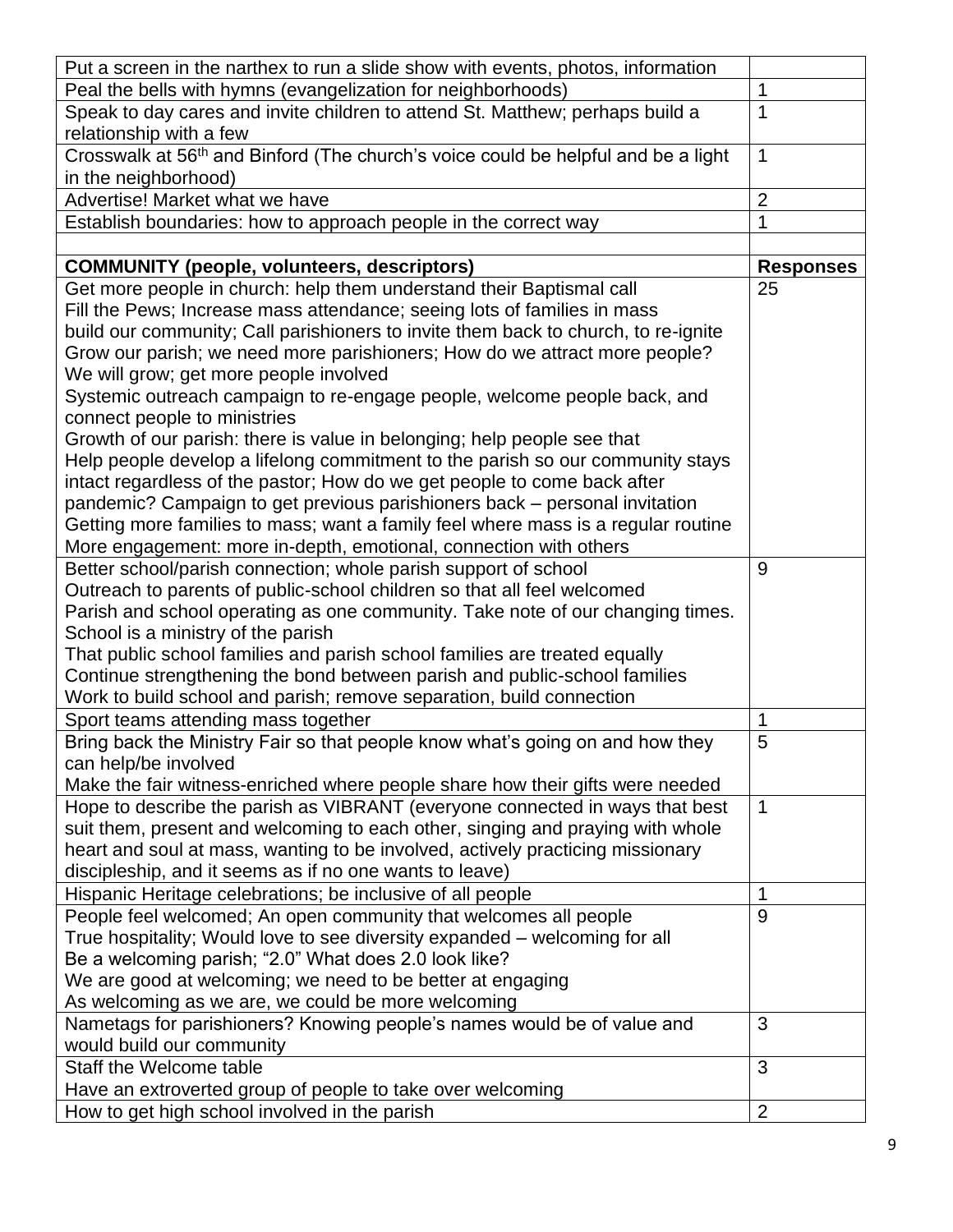| Make an invitation to teens. Be more appealing and vital. What doors do we need       |                |
|---------------------------------------------------------------------------------------|----------------|
| to open for them? Be attuned to their culture                                         |                |
| Build specific volunteer areas and communicate needs effectively; Announce at         | 19             |
| mass; personally invite; Make the various opportunities to volunteer better known,    |                |
| especially to new parishioners and keep these in front of people                      |                |
| Encourage participation by personal invitation                                        |                |
| Develop job descriptions for volunteer roles; Get more people involved; increase      |                |
| parent involvement; A place for everyone; increase kid involvement; Get younger       |                |
| parishioners involved, like younger men in men's club; Ask/invite specific people     |                |
| to help with specific roles; Tap into talents of people; Increase volunteerism        |                |
| across our service opportunities                                                      |                |
| Connect people to ministries by telling stories about the impact of the ministry (for |                |
| example: benefit of garden as told by the soup kitchen staff)                         |                |
| Create an "ask environment" to get people involved                                    |                |
| Use sign-up Genius; find a way for everyone to be involved                            |                |
| Develop leaders across all ministries                                                 | 12             |
| Create succession plans for ministries so that leaders aren't "stuck"                 |                |
| Having succession plans in ministries so it sets the groundwork for those who         |                |
| follow; Break down projects (fish fry)                                                |                |
| Many are run by one person or small group. Leading a smaller sub-committee is         |                |
| easier than a whole project; Cross-train or perhaps introduce apprenticeships         |                |
| Start a buddy system approach to volunteering: team people up to                      |                |
| learn/train/support; work is easier when done together                                |                |
| Have a presence in the community                                                      | $\overline{2}$ |
| Parishioners helping out in St. Matthew t-shirts                                      |                |
| Reach out to local neighborhoods; participate and engage                              |                |
| Connecting with public school youth to get them involved                              | 3              |
| Engage high school youth not at Catholic schools                                      |                |
| Tap into their NCYC experience (music)                                                |                |
| When introducing new parishioners, it would be nice to know who they are to           | $\mathbf 1$    |
| welcome them. Stand at mass? Picture in narthex?                                      |                |
| A welcome dinner for new families (seen at another parish); Every few months,         | $\overline{2}$ |
| bring new families together with current parishioners as a get-to-know-you event.     |                |
| It builds community and is inviting; could include a packet of information that is    |                |
| presented at the dinner                                                               |                |
| An improved new parishioner packet and a personal contact made to welcome             | $\overline{2}$ |
| them to parish                                                                        |                |
| More events and programs on Sunday before and after mass                              | 1              |
| Get a dog for Msgr. Bill                                                              | 1              |
| Active greeters after mass, to help connect people in the narthex                     | 1              |
| Create a greater sense of community: reaching out, deepening connections -            | 3              |
| small faith sharing, CRHP; Strengthen community via small faith sharing groups,       |                |
| social groups like dinner club with faith elements                                    |                |
| Make it easier for people to connect with others                                      |                |
| Start a ministry of volunteers that gets people into the right place                  | 1              |
| Require school families to attend mass                                                | 1              |
| Diversity and inclusion: expand and focus (Hispanic, deaf, special needs, elders)     | $\mathbf 1$    |
| Support our parishioners who need a helping hand; a collective effort on how the      | $\mathbf 1$    |
| village can help                                                                      |                |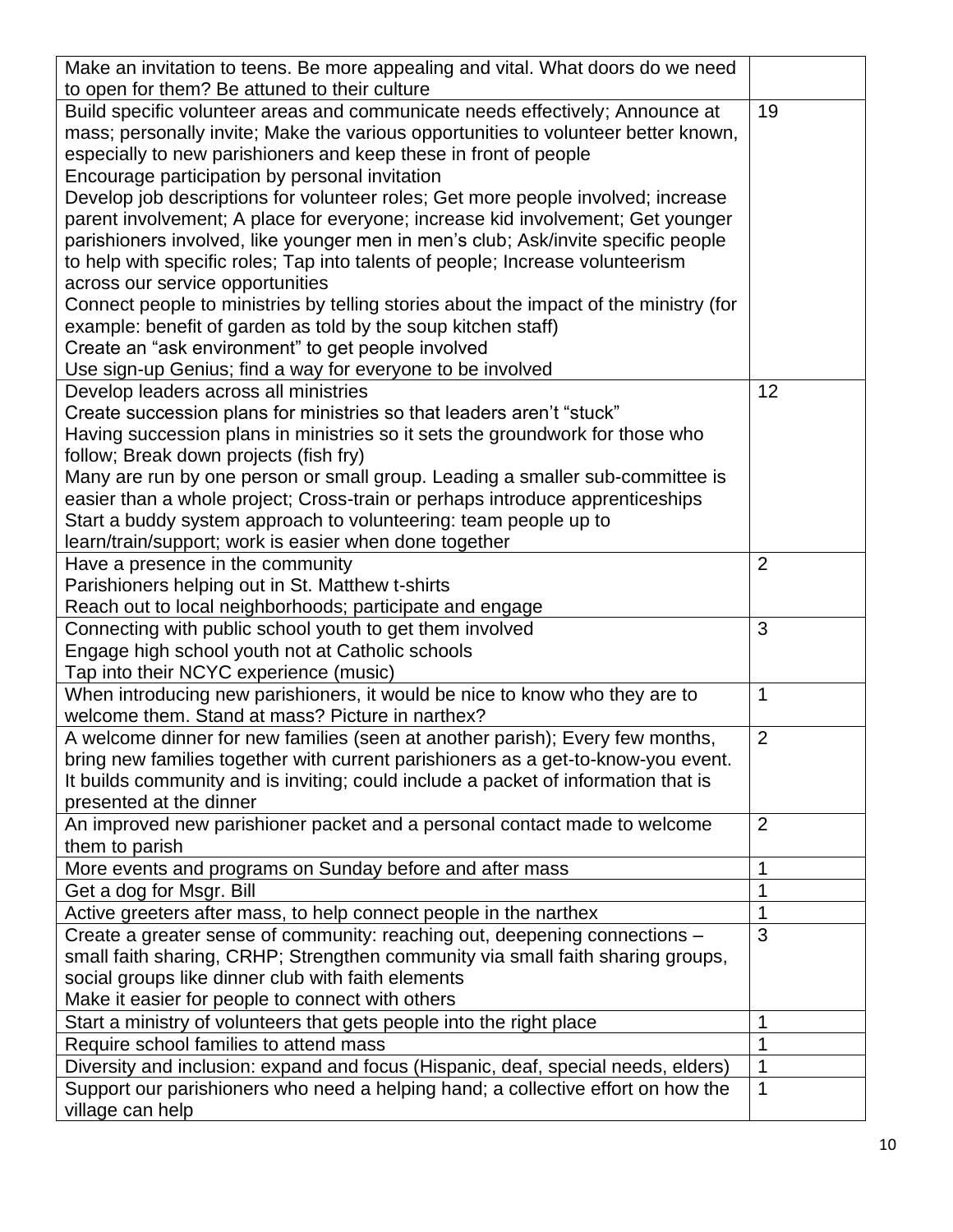| Balanced expectations: are we doing the right things with the resources they<br>have; do they support our mission and do we have the resources to do them          | 1                |
|--------------------------------------------------------------------------------------------------------------------------------------------------------------------|------------------|
| well?                                                                                                                                                              |                  |
| <b>EVANGELIZATION</b>                                                                                                                                              | <b>Responses</b> |
| Grow evangelization; "Touchpoint to Christ"                                                                                                                        | 3                |
| Through school, athletic events, social events                                                                                                                     |                  |
| Evangelize: bring in converts and unchurched                                                                                                                       | 6                |
| Target families with children in the school who do not attend mass or go through                                                                                   |                  |
| RCIC; Develop a strategy to convert non-denominational folks to catholic                                                                                           |                  |
| Find ways to evangelize/invite neighbors; Invite the neighbors to join us for events                                                                               |                  |
| Guest outreach                                                                                                                                                     |                  |
| Have occasional women homilists                                                                                                                                    | 1                |
| Don't forget that we are CATHOLIC                                                                                                                                  | 1                |
| Using FORMed more widely and often; a great faith resource                                                                                                         | 1                |
| What if St. Matthew were a regional hub, to connect people to opportunities to                                                                                     | 1                |
| service – our community and the community-at-large. People could reach out to                                                                                      |                  |
| us and we could connect them where help is needed; for kids and adults to serve<br>(Paint at park, help elderly at home, raking leaves, neighborhood events, etc.) |                  |
| Interactive class/talk about the difference between our Catholic faith and                                                                                         | 1                |
| Protestant faiths; how we are the same and how we are different                                                                                                    |                  |
|                                                                                                                                                                    |                  |
| <b>FAITH FORMATION/CATECHESIS</b>                                                                                                                                  | <b>Responses</b> |
| Grow Family Faith Formation to get more participation                                                                                                              | 1                |
| More catechists for confirmation                                                                                                                                   |                  |
| Confirmation: the sacrament marks a beginning                                                                                                                      | 1                |
| Use RCIA program to build parish                                                                                                                                   | 1                |
| Adult Catechism classes; refresher courses for our faith                                                                                                           | 3                |
| Bring parish and school kids together in this program (Sunday faith formation)                                                                                     | 1                |
| Start small faith sharing groups                                                                                                                                   | $\overline{4}$   |
| Help match people (empty nesters, young adults, couples, etc) so they don't just                                                                                   |                  |
| stop; keeping working with them until something fits                                                                                                               |                  |
| Retreats focused on people's needs (Steve Agrisano)                                                                                                                | $\overline{7}$   |
| Expanded topics and opportunities throughout the year                                                                                                              |                  |
| Vary retreat opportunities<br>Can women's retreat be held at St. Meinrad? Other locations?                                                                         |                  |
| Continue parish missions                                                                                                                                           | 1                |
| A more robust youth ministry program                                                                                                                               | $\overline{7}$   |
| Expand options; bring together catholic school and public school youth; focus on                                                                                   |                  |
| youth                                                                                                                                                              |                  |
| Build Core Team for youth to focus on and develop ministry                                                                                                         |                  |
| Really push to welcome and get excited about Catholic faith, especially at                                                                                         | $\mathbf 1$      |
| milestones: Baptism, First Eucharist, Confirmation, Marriage                                                                                                       |                  |
| Cursillo, CRHP, Welcome by Matthew Kelly                                                                                                                           | 6                |
| Early childhood ministry programs; enhance what we already have                                                                                                    | 5                |
|                                                                                                                                                                    |                  |
| <b>FINANCIAL</b>                                                                                                                                                   |                  |
| Parish discretionary Fund that can be used to help parishioners in time of need                                                                                    | <b>Responses</b> |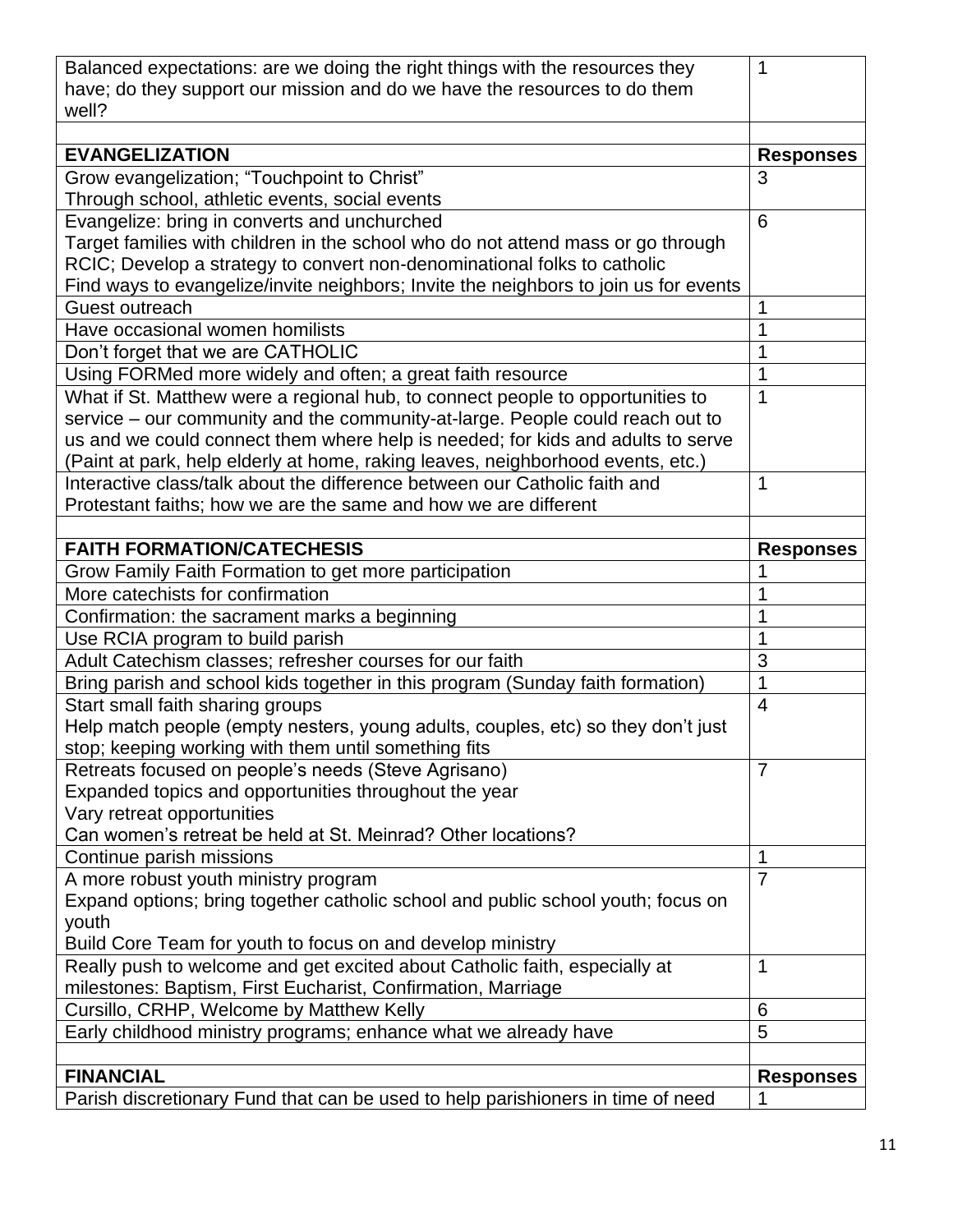| Start and nurture an endowment to help relieve tuition increases,                                                                                                  | 1                |
|--------------------------------------------------------------------------------------------------------------------------------------------------------------------|------------------|
| attract/retain/reward staff, and many other important parish and school needs                                                                                      |                  |
| Use Gala for things we need in silent auction as an option rather than bidding on<br>stuff                                                                         | 1                |
| Online giving tool; make more user friendly for one-time giving, as well as<br>recurring                                                                           | $\mathbf 1$      |
|                                                                                                                                                                    |                  |
| <b>LITURGY and WORSHIP</b>                                                                                                                                         | <b>Responses</b> |
| Order of Worship that is easy to follow for visitors and new Catholics                                                                                             |                  |
| Intentional, brief prayer before mass; starts to prepare us for the Eucharist; quiets                                                                              | 1                |
| our hearts                                                                                                                                                         |                  |
| Healing mass for anyone to receive sacrament of healing on a regular basis; once                                                                                   | 1                |
| a month/every other month                                                                                                                                          |                  |
| Start a children's choir                                                                                                                                           | $\overline{7}$   |
| Children's mass or children's choir                                                                                                                                |                  |
| Middle school and high school music group                                                                                                                          |                  |
| Start a youth band                                                                                                                                                 | 1                |
| Music group for each mass                                                                                                                                          |                  |
| Musical people contribute more                                                                                                                                     | 1                |
| Use instruments: encourage people to play                                                                                                                          | 1                |
| Music: variety at different masses, traditional and more contemporary, not always,<br>but change it up a bit; may attract more young people; Big choir, Big music! | $\overline{2}$   |
| As good as the music is, get more people involved; expand the groups                                                                                               | 1                |
| Play organ more often                                                                                                                                              | 1                |
| More reverence at mass: silence in the sanctuary before and after mass for<br>people who are praying/reflecting                                                    | 1                |
| Greater devotion to the Eucharist: Eucharistic Adoration                                                                                                           | 5                |
| Perhaps once a week or once a month                                                                                                                                |                  |
| More opportunities for prayer and worship at different times to accommodate                                                                                        | 5                |
| schedules and families (early morning, later evening)                                                                                                              |                  |
| Homecoming mass                                                                                                                                                    | 1                |
| Reach out to deaf community to let them know we have this ministry                                                                                                 | 1                |
| Provide descriptions of each mass: how they are different so you know what you<br>might prefer                                                                     | 1                |
| Update server robes                                                                                                                                                | 1                |
| Expand Children's Liturgy of the word at other masses                                                                                                              | 3                |
| Make more kid friendly                                                                                                                                             |                  |
| Perhaps start a nursery?                                                                                                                                           |                  |
| Nursery and preschool program on Sunday morning so adults can truly attend                                                                                         | 1                |
| mass                                                                                                                                                               |                  |
| Update creche                                                                                                                                                      | 1                |
|                                                                                                                                                                    |                  |
|                                                                                                                                                                    |                  |
| MINISTERIAL/SACRAMENTAL                                                                                                                                            | <b>Responses</b> |
| Focus on Young Adult/Young Singles                                                                                                                                 | 22               |
| Outreach to 30-somethings (get them to come back to church and see the greater                                                                                     |                  |
| good of belonging)                                                                                                                                                 |                  |
| Connect them                                                                                                                                                       |                  |
| Single Adult Ministry; those without children yet                                                                                                                  |                  |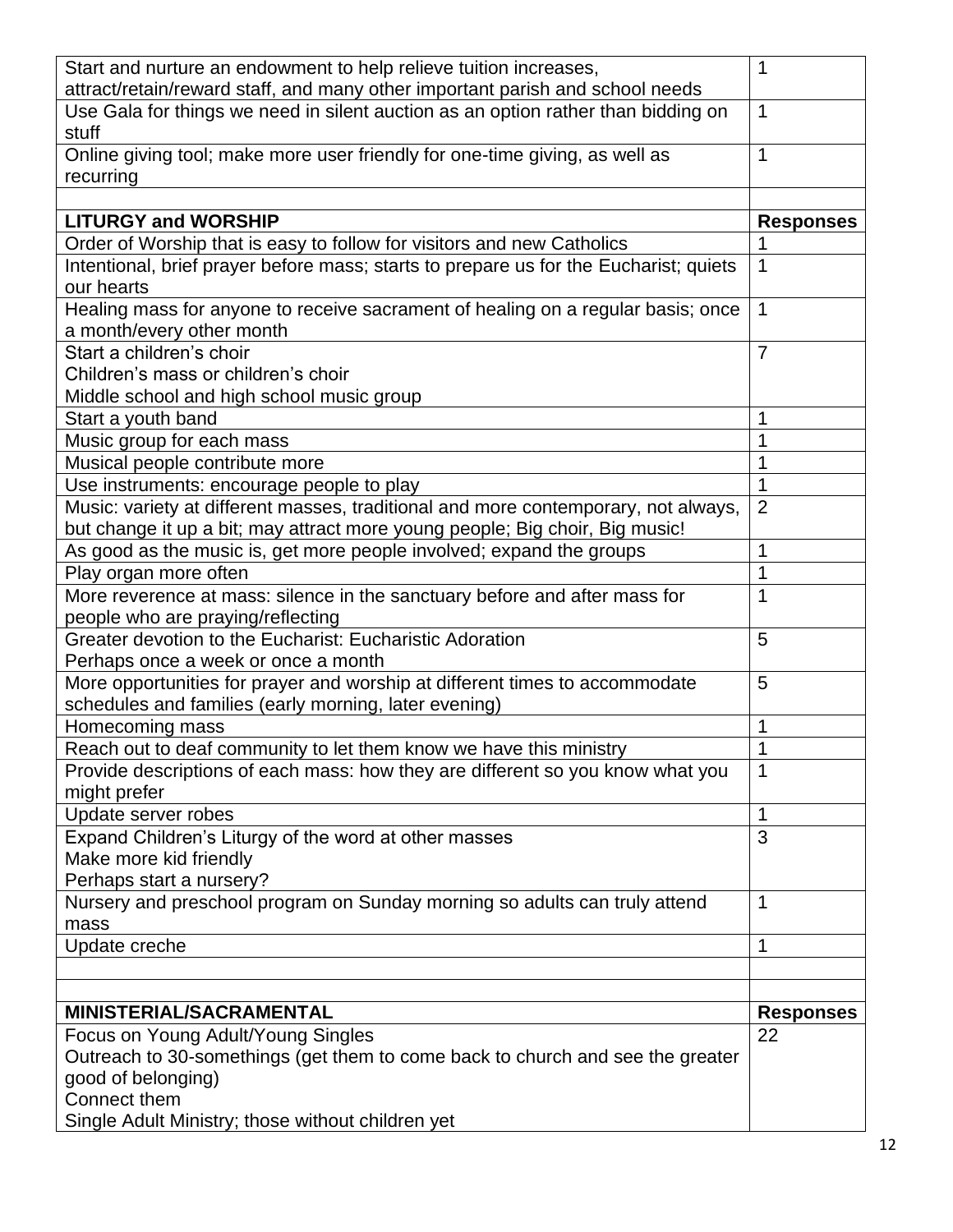| Talk to them and find out why they aren't coming to the Catholic church                |                  |
|----------------------------------------------------------------------------------------|------------------|
| Make our faith relevant to them                                                        |                  |
| Youth outreach, especially to 20-somethings; they think church is boring               |                  |
| Start Mature Adult Ministry: more than just social, service and outreach               | $\overline{4}$   |
| Offer rides to church for elders                                                       |                  |
| (Like Christ the King): lunches, worship, field trips, social, educational             |                  |
| Mental health ministry – meet needs where we can; would be great to have a             | $\mathbf 1$      |
| counselor with long-term experience with emotional crisis                              |                  |
| Start a parish care ministry to meet the various needs of people (new baby,            | $\mathbf 1$      |
| serious illness, funeral, aging, etc) prepare meals, transportation, small             |                  |
| household jobs                                                                         |                  |
| Start programs for young families (parents and children together)                      | 8                |
| Opportunities for families to connect                                                  |                  |
| Activities they can participate in                                                     |                  |
| Ways to connect with other women in the parish: women's club, small faith              | $\overline{7}$   |
| sharing, CRHP                                                                          |                  |
| More frequent, like once a month                                                       |                  |
| MOMS group - help moms see where they are gifted                                       |                  |
| Women's club: social, service, spiritual supportive affirming; a support system        |                  |
| A way to connect people                                                                |                  |
| Discernment process for lay leaders                                                    | $\overline{2}$   |
| Better programs for grief and difficult life transitions like divorce                  | 3                |
| Re-ignite program for ministering to homebound                                         | $\mathbf 1$      |
| Support groups to meet a variety of needs: drug, alcohol, care giver, elder care,      | 3                |
| etc                                                                                    |                  |
| <b>Five Wishes</b>                                                                     | 1                |
| Pilgrimage with Fr. Bill: linked to St. Matthew, Rome (doesn't have to be out of the   | $\mathbf 1$      |
| country)                                                                               |                  |
| All Souls cemetery blessing of graves and headstones                                   | 1                |
| <b>Restart CRHP</b>                                                                    | 5                |
| All-ages single women's group/single parents                                           | $\overline{2}$   |
|                                                                                        |                  |
| <b>RELATIONAL/SOCIAL</b>                                                               | <b>Responses</b> |
| More attendance and promotion of activities after mass; Get people to linger after     | 4                |
| mass; Sunday morning donuts (after all masses)                                         |                  |
| Bring people together; More social/spiritual gatherings                                | 13               |
| Connecting social and spiritual events; A big fall activity (like Fall Fest)           |                  |
| Matchmaker events (small families getting together)                                    |                  |
| By invitation only types of events; Date nights, Bingo, Trivia, reverse raffle, pitch- |                  |
| in meals; Informal gatherings for parishioners so we can get to know each other        |                  |
| More parish picnic-type events; with "Mass in the Grass"; Food Truck Festival          |                  |
| Senior luncheons                                                                       | 1                |
| More intergenerational events – involve older parishioners with school or school       | $\mathbf 1$      |
| events                                                                                 |                  |
| Gala: when you invite people form outside the parish, could tickets be at a            | $\mathbf 1$      |
| reduced cost for the guests?                                                           |                  |
|                                                                                        |                  |
| Increased parish loyalty; this is our parish                                           | $\mathbf 1$      |
| <b>Volunteer Appreciation Event</b>                                                    | 1                |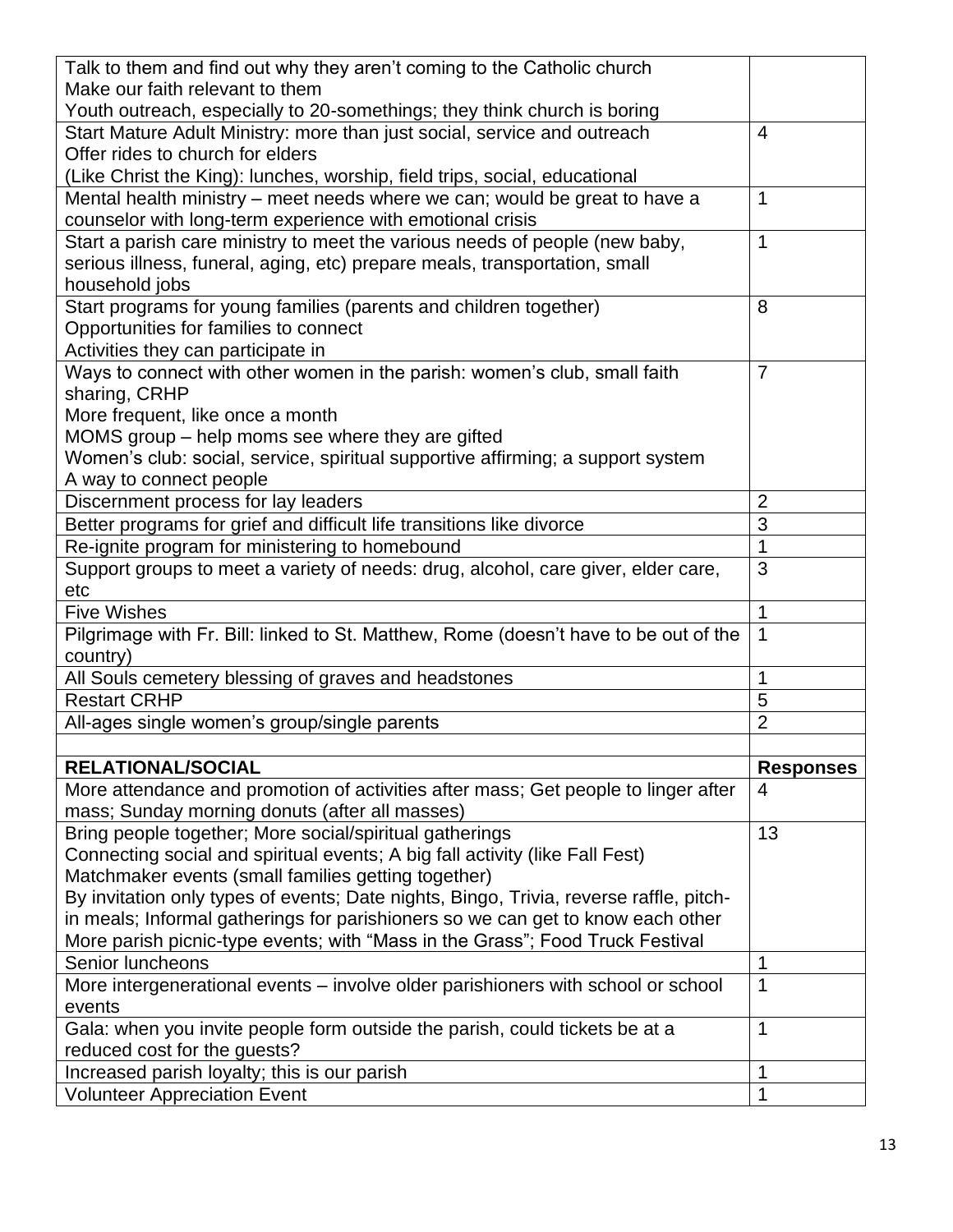| Dinner and Auction that is truly a total parish event (rejuvenate the gala to make it<br>a total parish event)                           | 2                |
|------------------------------------------------------------------------------------------------------------------------------------------|------------------|
|                                                                                                                                          |                  |
| <b>SCHOOL</b>                                                                                                                            | <b>Responses</b> |
| Help the school grow: create positive buzz<br>Increase school enrollment                                                                 | 2                |
| Promote early learning (pre-school) to attract young parishioners                                                                        | 1                |
| Build school resource program so we can use that to increase enrollment                                                                  | 1                |
| Start a curriculum Committee for parents to be involved; make sure religion<br>curriculum isn't watered down because of non-Catholics    | 1                |
| More ways for parents to be involved: a classroom committee rather than a<br>classroom parent. Have classroom parents/committee in Pre-K | 1                |
| Opportunity with resource department to serve a more diverse population; a<br>perfect marketing tool                                     | 1                |
|                                                                                                                                          |                  |
| <b>SERVICE and OUTREACH</b>                                                                                                              | <b>Responses</b> |
| Have more people in the parish participating in existing programs like SVdP and<br>garden; we can always use more volunteers             | $\overline{2}$   |
| Re-invigorate Peace Meal Committee                                                                                                       | 3                |
| Be more progressive in having ministers that deal with real needs of the                                                                 | $\overline{2}$   |
| community: job search, (taking care of the) environment, diversity (welcoming                                                            |                  |
| people of all races)                                                                                                                     |                  |
| Current issues addressed in a thoughtful way                                                                                             |                  |
| Safe haven baby box at the fire station across the street<br>Build a relationship with them                                              | 1                |
| Get involved with anti-violence efforts (gather a group of churches together to                                                          | $\mathbf 1$      |
| sponsor a billboard at 56 <sup>th</sup> and Emerson)                                                                                     |                  |
| Anti-death penalty: like prayer partners for unborn babies, how about prayer<br>partners for inmates on death row?                       | 1                |
| Look for ways to expand pro-life ministry to include an all ages approach. Babies,<br>yes, but also elderly (prayer partners for them?   | $\mathbf{1}$     |
| The Garden: make it more known in the parish: Blessing of the seeds, make an                                                             | $\overline{2}$   |
| appeal for help, make it more visible by putting bushels of food in the narthex, tell                                                    |                  |
| stories of where the food goes, let people know how they can be involved                                                                 |                  |
| Engage children in the garden: lessons on nutrition, science, nature                                                                     | 1                |
| More outreach programs, service-type ad connecting them with school to give<br>children early experiences with service                   | 1                |
|                                                                                                                                          |                  |
| <b>STAFF</b>                                                                                                                             | <b>Responses</b> |
| Hire staff: youth ministry, confirmation, young adult/adult/mature adult ministry,                                                       | 9                |
| volunteer coordinator (to plug people into places of need),                                                                              |                  |
| receptionist/administrative assistant, young family ministry                                                                             |                  |
| Proper amount of paid staff to support ministries                                                                                        | 3                |
| Parish staff; full-time and qualified                                                                                                    |                  |
| Develop and clarify the goal and mission of the parish staff: have succession                                                            | 4                |
| plans, back-up plans for illness and vacations, being present to each                                                                    |                  |
| other/parishioners, able to handle requests, and cross training                                                                          |                  |
| Parish staff work schedule should include weekends for presence at liturgies                                                             | $\overline{2}$   |
| when parishioners are there                                                                                                              |                  |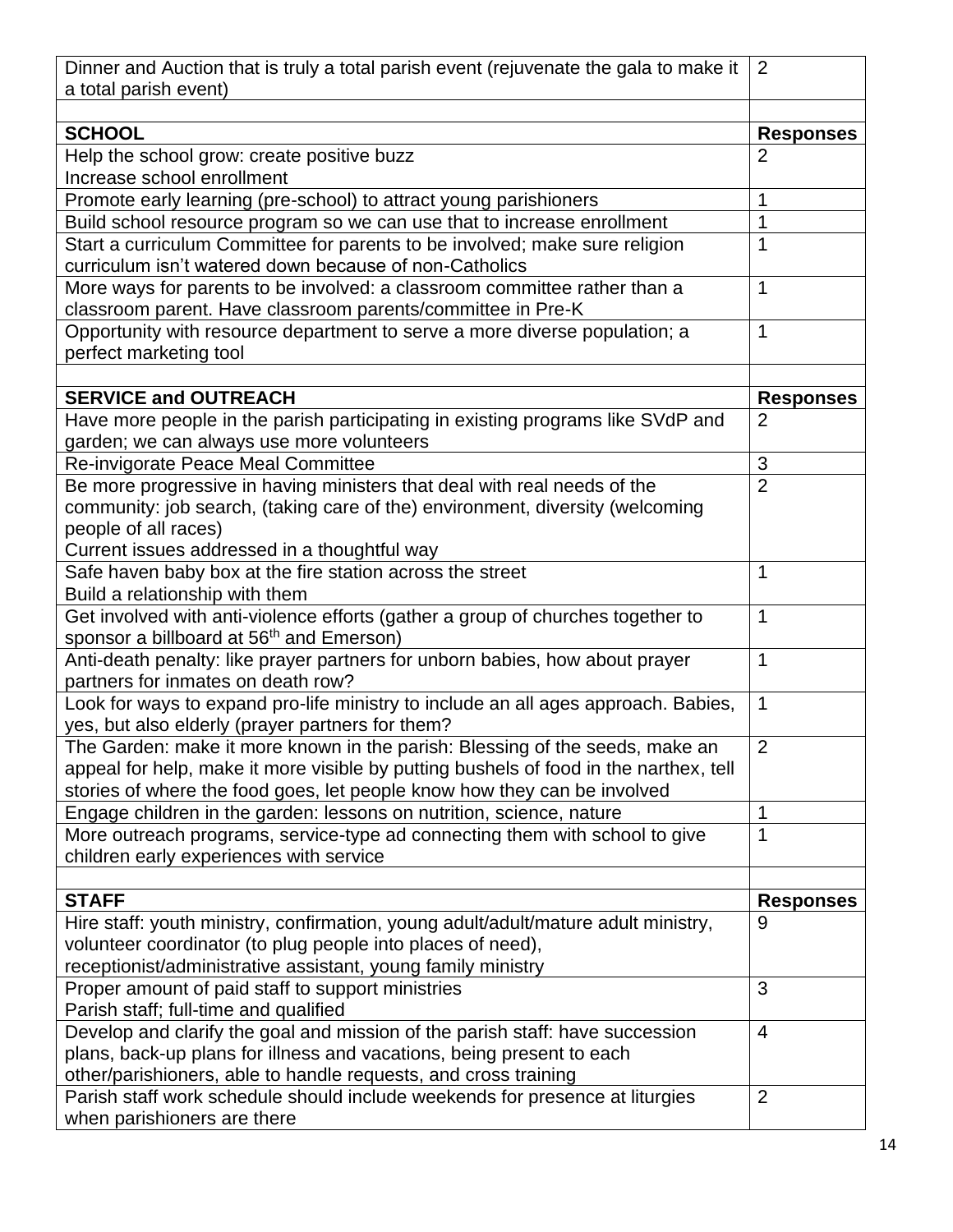| Get Msgr more help: he defines and we solve (as parish staff)                  |   |
|--------------------------------------------------------------------------------|---|
| Review positions of staff and school. Do we have the right people it the right | 3 |
| positions?                                                                     |   |
| Re-evaluate staff: do we have what we need                                     |   |
| Create appropriate job descriptions                                            |   |
| A more responsive parish staff                                                 |   |
|                                                                                |   |

## **Design: How do we get there?**

| <b>BUILDING and FACILITY</b>                                                            | <b>Responses</b> |
|-----------------------------------------------------------------------------------------|------------------|
| Invite designers to create and present update ideas                                     |                  |
| Begin to explore a capital campaign for physical needs (i.e., roof in next ten          | 1                |
| years)                                                                                  |                  |
| Create a grounds committee to keep ahead of needs around campus                         | 1                |
| Tap into volunteers who are ready to help (beautify the grounds)                        |                  |
| Spruce up the building; it looks old and not maintained                                 | 1                |
| If it's broken; fix it. If it's dirty; clean it. Make a list and do what we can do when | 1                |
| we can do it. (The gym bathrooms smell!)                                                |                  |
|                                                                                         |                  |
| <b>COMMUNICATION</b>                                                                    | <b>Responses</b> |
| Mission: to make disciples of all nations                                               | $\overline{2}$   |
| We are here to engage and connect with Christ. How do we make that known?               |                  |
| Peer-to-peer programs similar to the school buddy program                               | 3                |
| Is someone willing to take this on right now?                                           |                  |
| Improve communications; Go beyond bulletins; have more options                          | 3                |
| Perhaps a yearly calendar with events for planning purposes                             |                  |
| Magnets with dates                                                                      |                  |
| Show people evidence that change is happening                                           | 1                |
| Have a ministry fair with new approaches; set up mass in the gym so that                | 1                |
| displays can be seen all around them                                                    |                  |
| Survey people for ideas                                                                 | 1                |
| Invite the parish to open meetings for all councils, committees, and commissions        | 1                |
| so the work the do can be seen and understood                                           |                  |
| Nothing like an invitation from the pastor: pulpit invitations                          | 1                |
| Coordinate needs and opportunities; Share opportunities to be involved                  | $\overline{2}$   |
| Spotlight ministry programs through the year; have reps at mass; ministry details       | $\overline{4}$   |
| in bulletin: who, what, when, where, how, why                                           |                  |
| Let people know what we need in the bulletin; be specific                               |                  |
| Have ministry presentations at mass – what is their impact and how to be                |                  |
| involved                                                                                |                  |
| Recognize groups of people, like new parishioners or ministry groups or service         | 1                |
| groups.                                                                                 |                  |
| Expand use of sign-up genius: volunteering, events; reminders are helpful               | 1                |
| Centralized location to know about things: events, ministries (perhaps a carousel,      | 1                |
| screen, or kiosk in narthex)                                                            |                  |
| Photos of deceased parishioners (it would help connect who the person is. I may         | 1                |
| not know a name, but I may know a face.)                                                |                  |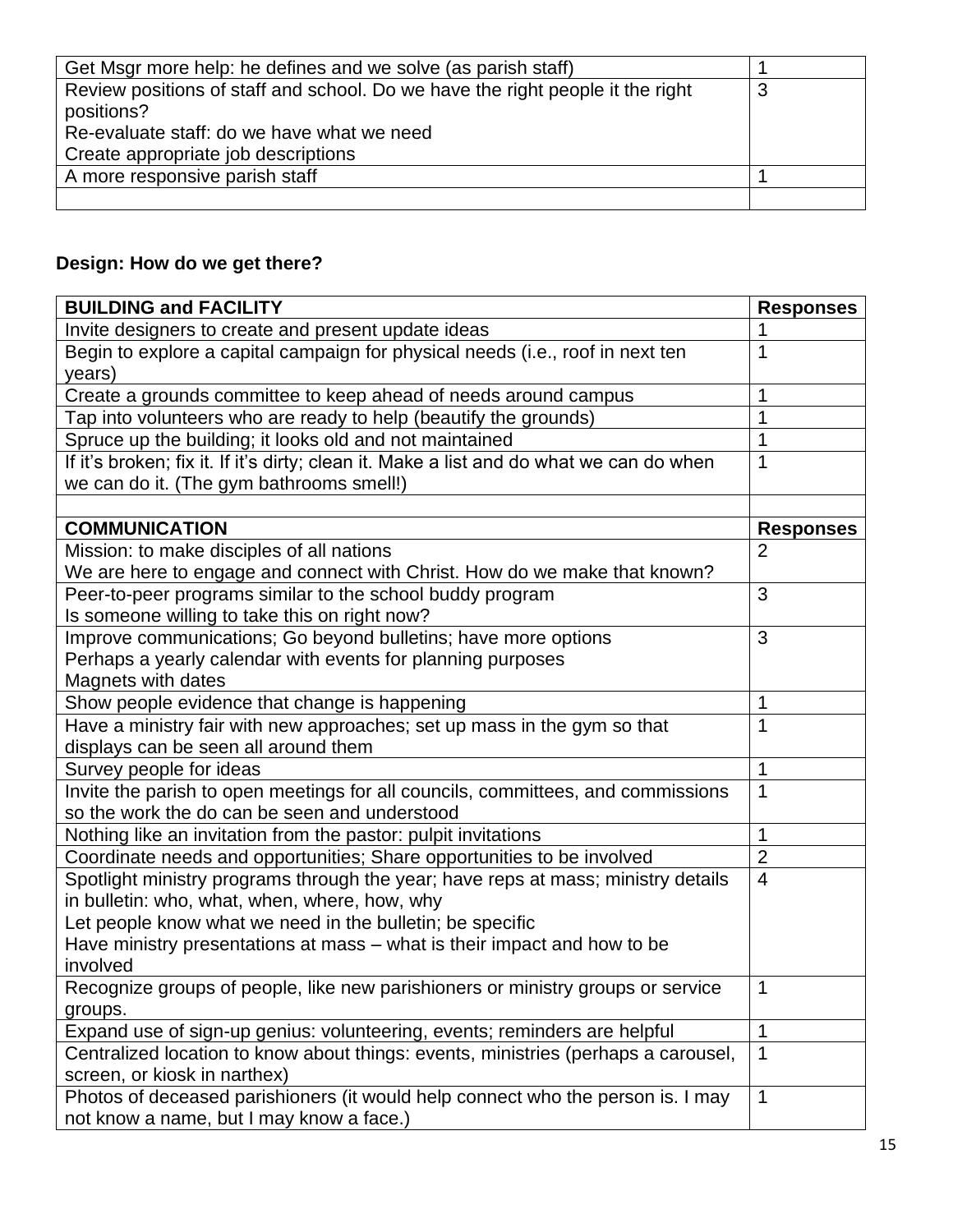| How do we measure success? We have so many great activities, but do they all<br>fit our mission? How many people to we touch and do we lead them to Christ? | 1                |
|-------------------------------------------------------------------------------------------------------------------------------------------------------------|------------------|
| Put flyers on the ends of pews for people to take                                                                                                           | 1                |
|                                                                                                                                                             |                  |
| <b>COMMUNITY (people, volunteers, descriptors)</b>                                                                                                          | <b>Responses</b> |
| A new parishioner packet that includes a list of ministries, what is needed and                                                                             | 4                |
| how to be involved; assemble a welcoming packet; its an important way to                                                                                    |                  |
| capture people when the join the parish                                                                                                                     |                  |
| Create a yearly calendar of events                                                                                                                          |                  |
| Look at how we welcome new parishioners and make the process less                                                                                           | 3                |
| cumbersome; New parishioner meet and greet events                                                                                                           |                  |
| Invite people to come back to mass; Personal invitations                                                                                                    | 10               |
| Make personal invitations; ask people to help                                                                                                               |                  |
| How do we help people fall in love with God again? We need to remind them that                                                                              |                  |
| God loves us. Meet people where they are; Get more people to be here;                                                                                       |                  |
| Accompany people on their faith journey                                                                                                                     |                  |
| Volunteers to call parishioners and invite them back; Can we access 2019                                                                                    |                  |
| database of parishioners to call? How do we know which people are coming to                                                                                 |                  |
| mass?                                                                                                                                                       |                  |
| Ask and invite young people specifically to share what they would want to see,                                                                              | 2                |
| what they would participate in, etc                                                                                                                         |                  |
| Benchmark against younger mega churches to attract young people                                                                                             | $\overline{2}$   |
| What are other parishes doing for youth and young adults                                                                                                    |                  |
| Start small groups of young adult singles; bring them together in faith and for                                                                             | 1                |
| support of each other                                                                                                                                       |                  |
| Get young families into our community early                                                                                                                 | 1                |
| Do a "call out" for women interested in starting a women's club as an active                                                                                | $\overline{2}$   |
| ministry; may be a great way to start small women faith sharing groups                                                                                      |                  |
| Develop groups that are assigned to achieve goals/projects                                                                                                  | 1                |
| Gather people together in ways that reflect who we are: young families, empty                                                                               | 1                |
| nesters, long-term parishioners, etc                                                                                                                        |                  |
| Ensure that public school families feel included (honor their school choice)                                                                                | $\overline{2}$   |
| Build a bridge between families with children in our school and those in public                                                                             |                  |
| school                                                                                                                                                      |                  |
| Start an alumni association; Sponsor an event for alumni to bring them back;                                                                                | 5                |
| perhaps alumni group; honor the graduates                                                                                                                   |                  |
| Parishioner name tags                                                                                                                                       | 1                |
| Help people connect names and faces                                                                                                                         | 1                |
| Divide the focus group information by active commissions: give them the                                                                                     | 1                |
| information and ask them to develop plans/projects and next steps                                                                                           |                  |
| Develop a strategic plan using focus group information: who we are, where we                                                                                | 1                |
| should go, values/priorities, be transparent; for school and parish                                                                                         |                  |
| Just smile: it goes along way; build relationships with other parishioners                                                                                  | 1                |
|                                                                                                                                                             |                  |
| <b>EVANGELIZATION</b>                                                                                                                                       | <b>Responses</b> |
| Parish day of service in the community                                                                                                                      |                  |
| Advertise and invite through neighborhood newsletters                                                                                                       | 1                |
| Have events in the front parking lot for visibility in the neighborhood; add signage                                                                        | 1                |
| about the event with an invitation to join us                                                                                                               |                  |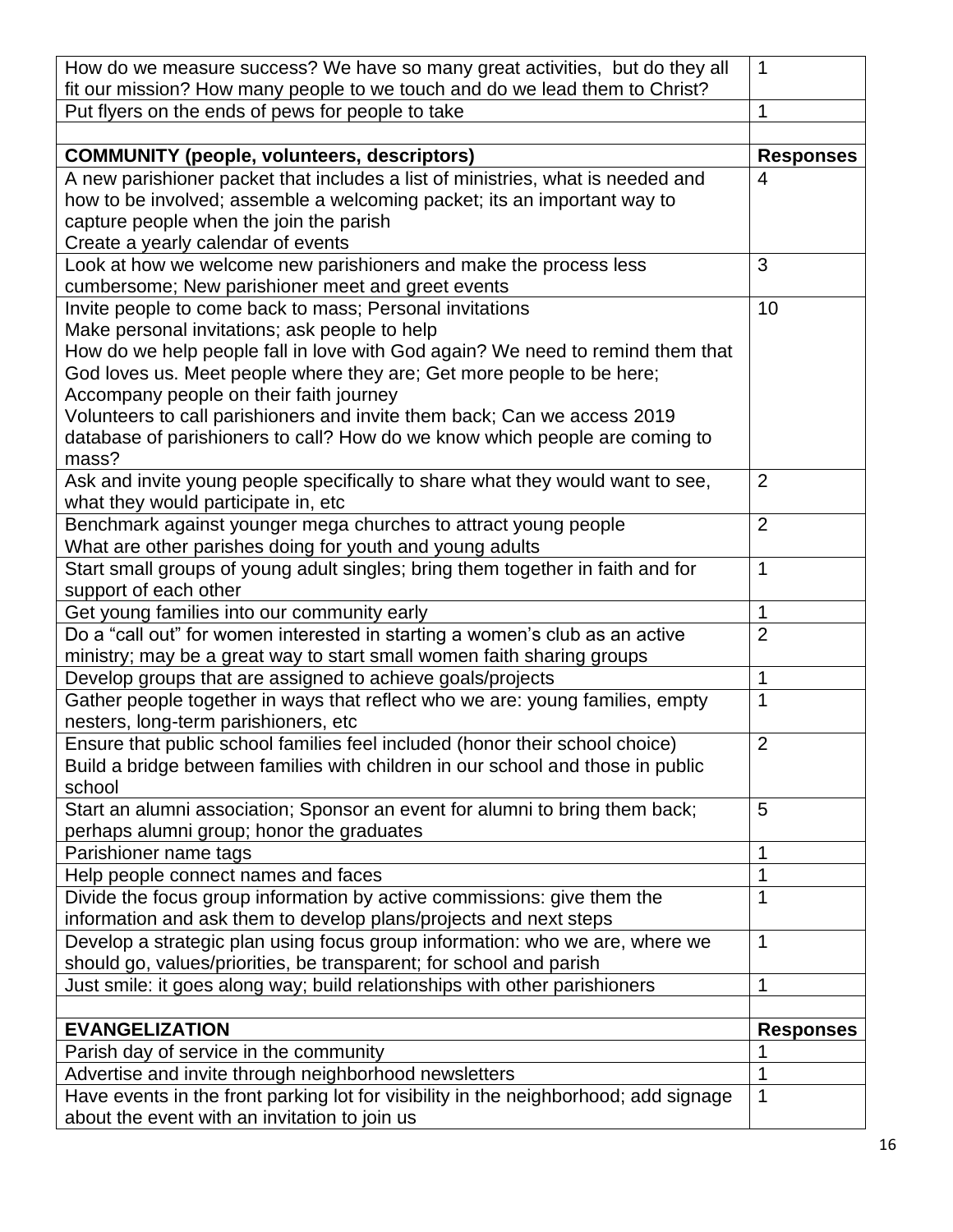| This was to the point someone made about "requiring" people to bring a new                                                                            | 1                                  |
|-------------------------------------------------------------------------------------------------------------------------------------------------------|------------------------------------|
| person to an event: counsel current ministry/event leaders to reach out and invite                                                                    |                                    |
| 1-2 people personally.                                                                                                                                |                                    |
| Put visitor cards in the pews and invite visitors to complete the form; contact them                                                                  | 1                                  |
| and invite them back                                                                                                                                  |                                    |
| <b>FAITH FORMATION/CATECHESIS</b>                                                                                                                     | <b>Responses</b>                   |
| Find good facilitators and materials for small and large groups                                                                                       | 1                                  |
| Start a parish book study                                                                                                                             | 1                                  |
| Take advantage of programs already in existence to re-energize, re-ignite the                                                                         | 3                                  |
| parish (dynamic parish, FORMED programs, other church programs)                                                                                       |                                    |
| Build on what we already have                                                                                                                         |                                    |
| Contemplation AND action: they go together (most important word is AND) What                                                                          | 2                                  |
| is our mission and how do we live it? Find ways to help people find their action:                                                                     |                                    |
| CRHP, Cursillo, etc. to build foundation for relationship with Christ and we live our                                                                 |                                    |
| faith                                                                                                                                                 |                                    |
| Invite people to attend a RCIA session; very informative                                                                                              | 1                                  |
|                                                                                                                                                       |                                    |
| <b>FINANCIAL</b>                                                                                                                                      | <b>Responses</b>                   |
| Start an endowment process                                                                                                                            | 1                                  |
| Let the school kids raise money and write papers for a dog                                                                                            | 1                                  |
| Let the classroom raise money                                                                                                                         | 1                                  |
|                                                                                                                                                       |                                    |
| <b>INSPIRATIONAL/GENERAL</b>                                                                                                                          | <b>Responses</b>                   |
| I liked the point about being encouraged at even the small 'successes'.                                                                               | 3                                  |
|                                                                                                                                                       |                                    |
| Start small; Set reasonable expectations; start small; even one is OK                                                                                 |                                    |
| I'm going to call this write-in "More Jesus". To the point about getting a "young"                                                                    | $\mathbf{1}$                       |
| person that is on fire", I was reflecting maybe that desire was to have a constant                                                                    |                                    |
| amidst changing priests. Then it hit me that is not a person that should do that - it                                                                 |                                    |
| is Jesus. :)                                                                                                                                          |                                    |
| Pray for the Holy Spirit to give us love to share                                                                                                     | 1                                  |
|                                                                                                                                                       |                                    |
| MINISTERIAL/SACRAMENTAL                                                                                                                               | <b>Responses</b>                   |
| Ministry to mature adults                                                                                                                             | 1                                  |
| Select one new ministry and implement it                                                                                                              | 1                                  |
|                                                                                                                                                       |                                    |
| <b>RELATIONAL/SOCIAL</b>                                                                                                                              | <b>Responses</b><br>$\overline{2}$ |
| More food after mass with sign-ups for new ministry options                                                                                           |                                    |
| Free food as a hook (ministry fair)                                                                                                                   | $\mathbf 1$                        |
| Social/Spiritual events like blessing cup meal, but that involve different groups of                                                                  |                                    |
| people and families                                                                                                                                   | 3                                  |
| Bring people together with like interests                                                                                                             |                                    |
| Connect people; Find a place for everyone to belong/help<br>Coffee and donuts                                                                         | 1                                  |
|                                                                                                                                                       | 1                                  |
| Bring back things we cut off and engage people in faith (social events)<br>Find someone who: gathering game to get people to step out of their normal | 1                                  |
| circle<br>Have a social event after each mass                                                                                                         | $\mathbf 1$                        |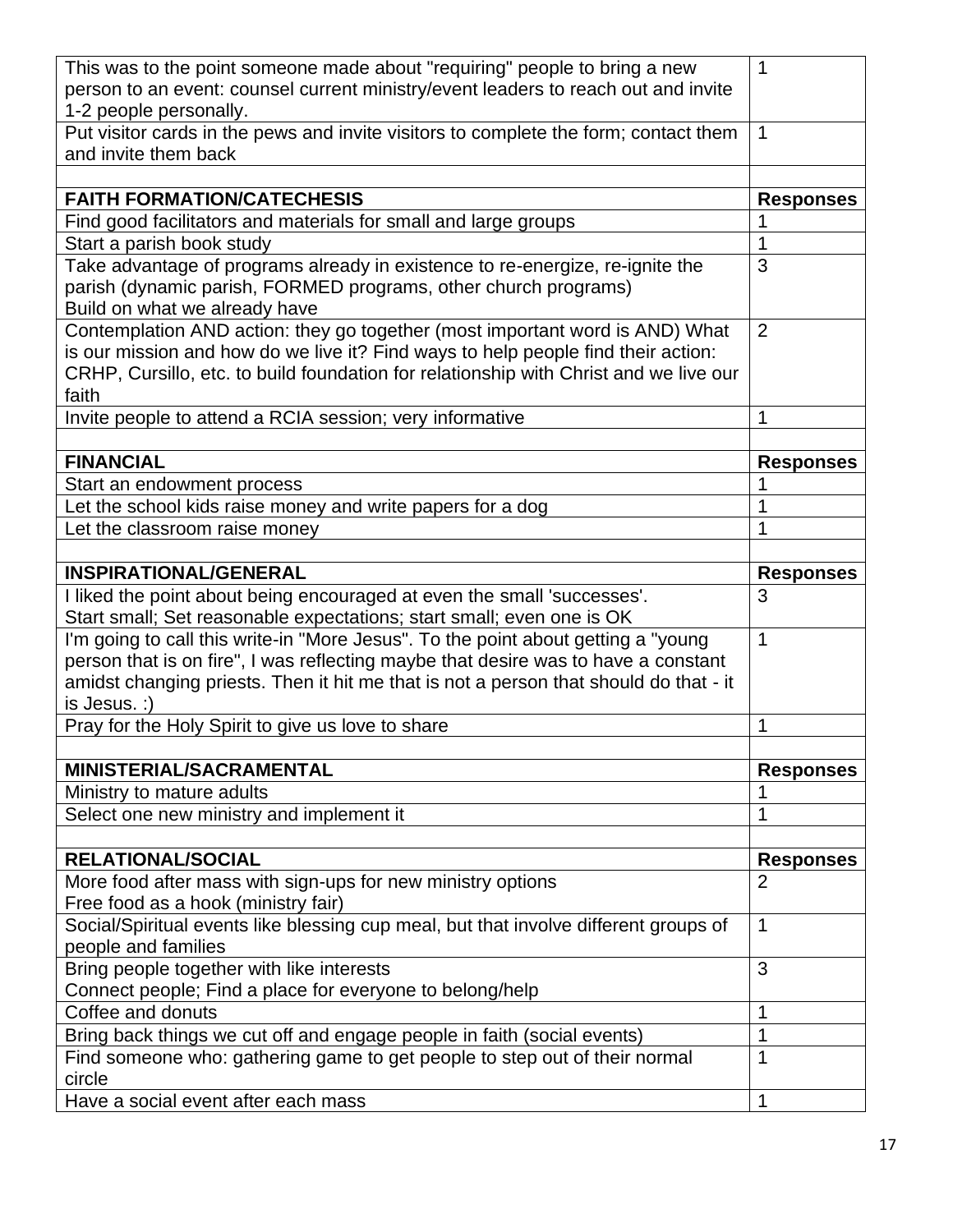| Whatever ministry sponsors happy hour, they should have information about their     | 1                |
|-------------------------------------------------------------------------------------|------------------|
| ministry and how to be involved                                                     |                  |
| Tap into retired people                                                             |                  |
| Tap into young families getting started                                             |                  |
|                                                                                     |                  |
| <b>SCHOOL</b>                                                                       | <b>Responses</b> |
| Strong promotion and outreach for our early learning program                        |                  |
| To become known as the school that fostered "all those priests (or religious)       |                  |
| vocations".                                                                         |                  |
| Grade level families could come to mass together and share a meal afterwards        | 1                |
|                                                                                     |                  |
| <b>SERVICE and OUTREACH</b>                                                         | <b>Responses</b> |
| Get more people involved so that the work doesn't fall on just a few people         |                  |
| Coordinate needs and opportunities around the parish so youth can easily fill their | 1                |
| service hour requirements or interested parishioners can join                       |                  |
| Provide job descriptions of volunteer roles and encourage people to work            | 1                |
| together (easier to co-chair than chair alone)                                      |                  |
| Reach out to parishioners with specific skills and talents                          | 1                |
|                                                                                     |                  |
| <b>STAFF</b>                                                                        | <b>Responses</b> |
| Hire a young person on fire; we need their ideas and energy                         |                  |
| Combine a young adult minister like is done with Cari for the youth. (SPX has       |                  |
| one?). Or at least in the short term ask/pay that person for some help to get       |                  |
| started.                                                                            |                  |
|                                                                                     | 1                |

# **PARTICIPANT COMMENTS FROM YOUTH FOCUS GROUPS/SURVEY**

### **Discover: What is going well at St. Matthew?**

| <b>COMMUNITY (people, volunteers, descriptors)</b>                                       | <b>Responses</b> |
|------------------------------------------------------------------------------------------|------------------|
| More people are attending mass                                                           | 3                |
| More people joining our parish                                                           |                  |
| Community; how the community supports each other                                         | 2                |
| Parish council is growing                                                                |                  |
|                                                                                          |                  |
| <b>FAITH FORMATION/CATECHESIS</b>                                                        | <b>Responses</b> |
| Children's Liturgy of the Word is a program that helps children hear God's word in a way | 2                |
| they will understand it                                                                  |                  |
| Vacation Bible School Program has always gone well                                       |                  |
|                                                                                          |                  |
| <b>LITURGY and WORSHIP</b>                                                               | <b>Responses</b> |
| A variety of mass times; everyone can find one they like                                 | 3                |
| Music program is very good: band, piano, singers across all masses; music is great       | 3                |
| Length of mass is good for all ages; you don't lose focus                                |                  |
| I like Fr. Bill's homilies; loving the homilies                                          | 2                |
| We live stream masses for those who can't attend                                         |                  |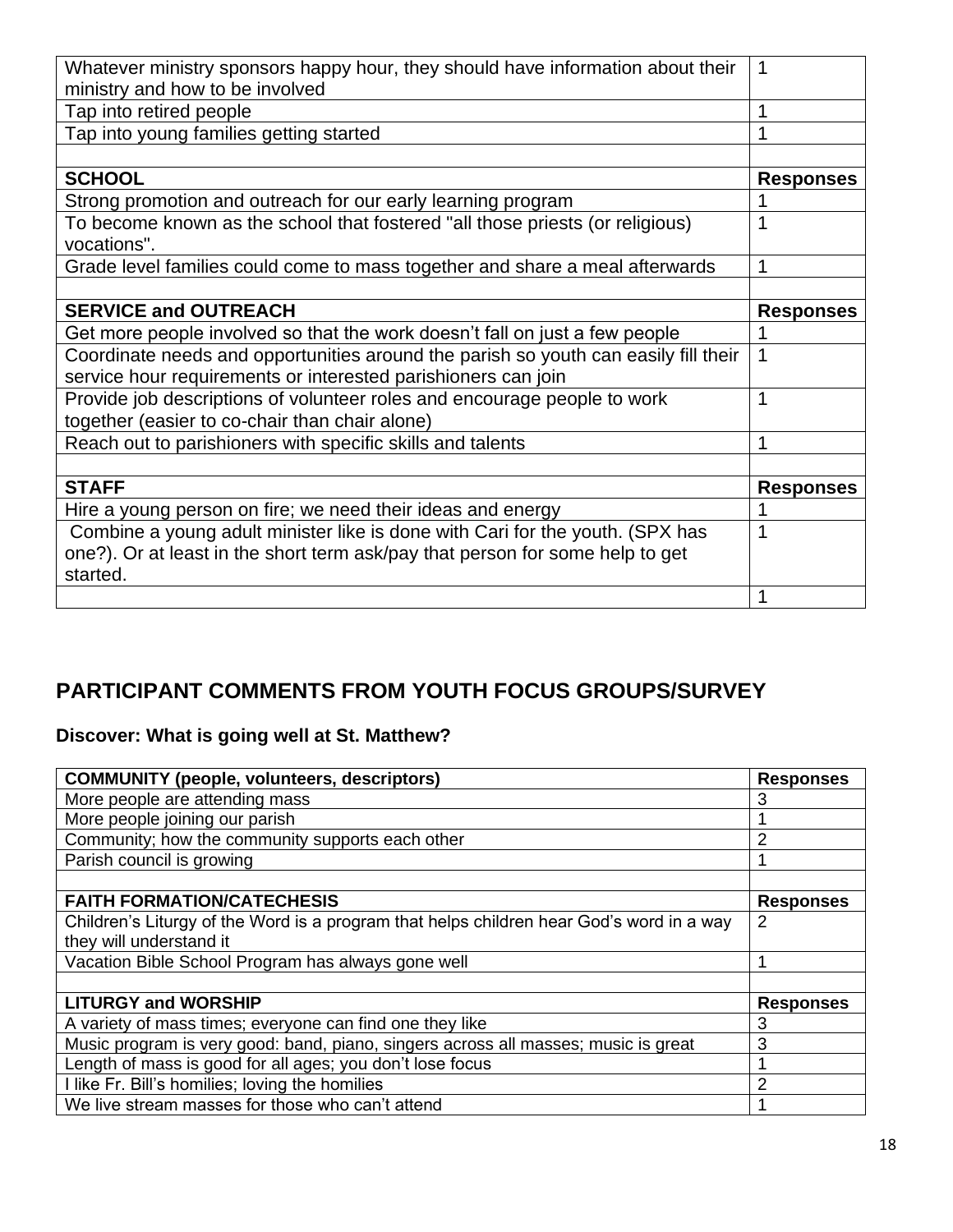| The way we do church                                                                      |                  |
|-------------------------------------------------------------------------------------------|------------------|
|                                                                                           |                  |
| <b>MINISTERIAL/SACRAMENTAL</b>                                                            | <b>Responses</b> |
| Available confession times                                                                |                  |
|                                                                                           |                  |
| <b>RELATIONAL/SOCIAL</b>                                                                  | <b>Responses</b> |
| More people participating in events                                                       |                  |
| The re-introduction of coffee and donuts                                                  |                  |
|                                                                                           |                  |
| <b>SERVICE and OUTREACH</b>                                                               | <b>Responses</b> |
| Service hours for helping with Children's Liturgy of the Word; I enjoy it                 |                  |
| There are opportunities for service hours                                                 |                  |
|                                                                                           |                  |
| <b>STAFF</b>                                                                              | <b>Responses</b> |
| New priest is good; nice; feel like he's more involved/present; very nice priest; I think |                  |
| change in priest is making Saint Matthew a more positive and happier place. People        |                  |
| are enjoying Father Bill                                                                  |                  |
|                                                                                           |                  |

## **Dream: How can St. Matthew become even better?**

| <b>Building and Facility</b>                                                          | <b>Responses</b> |
|---------------------------------------------------------------------------------------|------------------|
| Expand the church and make it more natural, light.                                    |                  |
| It would be great if we could update the Church, such as replacing the carpet and old | 1                |
| furniture                                                                             |                  |
|                                                                                       |                  |
| <b>Communication</b>                                                                  | <b>Responses</b> |
| advertise out more                                                                    | 1                |
|                                                                                       |                  |
| <b>COMMUNITY (people, volunteers, descriptors)</b>                                    | <b>Responses</b> |
| Engage youth after confirmation. Give them a place to belong                          | 7                |
| Connect public school students with Catholic school students                          | 1                |
|                                                                                       |                  |
| <b>FAITH FORMATION/CATECHESIS</b>                                                     | <b>Response</b>  |
| More programs for younger students to get them excited to go to mass                  |                  |
|                                                                                       |                  |
| <b>LITURGY and WORSHIP</b>                                                            | <b>Responses</b> |
| Once confirmed, high school students could serve as sacristans                        |                  |
| Have families carry down the gifts again                                              | 1                |
| Kids could be more a part of the mass                                                 | 1                |
| The policy on mask wearing keeps some people from coming to mass. It's important to   | 1                |
| consider those who are vulnerable                                                     |                  |
| I would make the music more up to date.                                               | 1                |
|                                                                                       |                  |
| <b>MINISTERIAL/SACRAMENTAL</b>                                                        | <b>Responses</b> |
| More organized and fun youth ministry program                                         | 1                |
| Look at the confirmation program; make it fulfilling and inspiring; less rushed; find | $\overline{7}$   |
| witnesses who inspire us; closer to our age                                           |                  |
|                                                                                       |                  |
| <b>RELATIONAL/SOCIAL</b>                                                              | <b>Responses</b> |
|                                                                                       |                  |